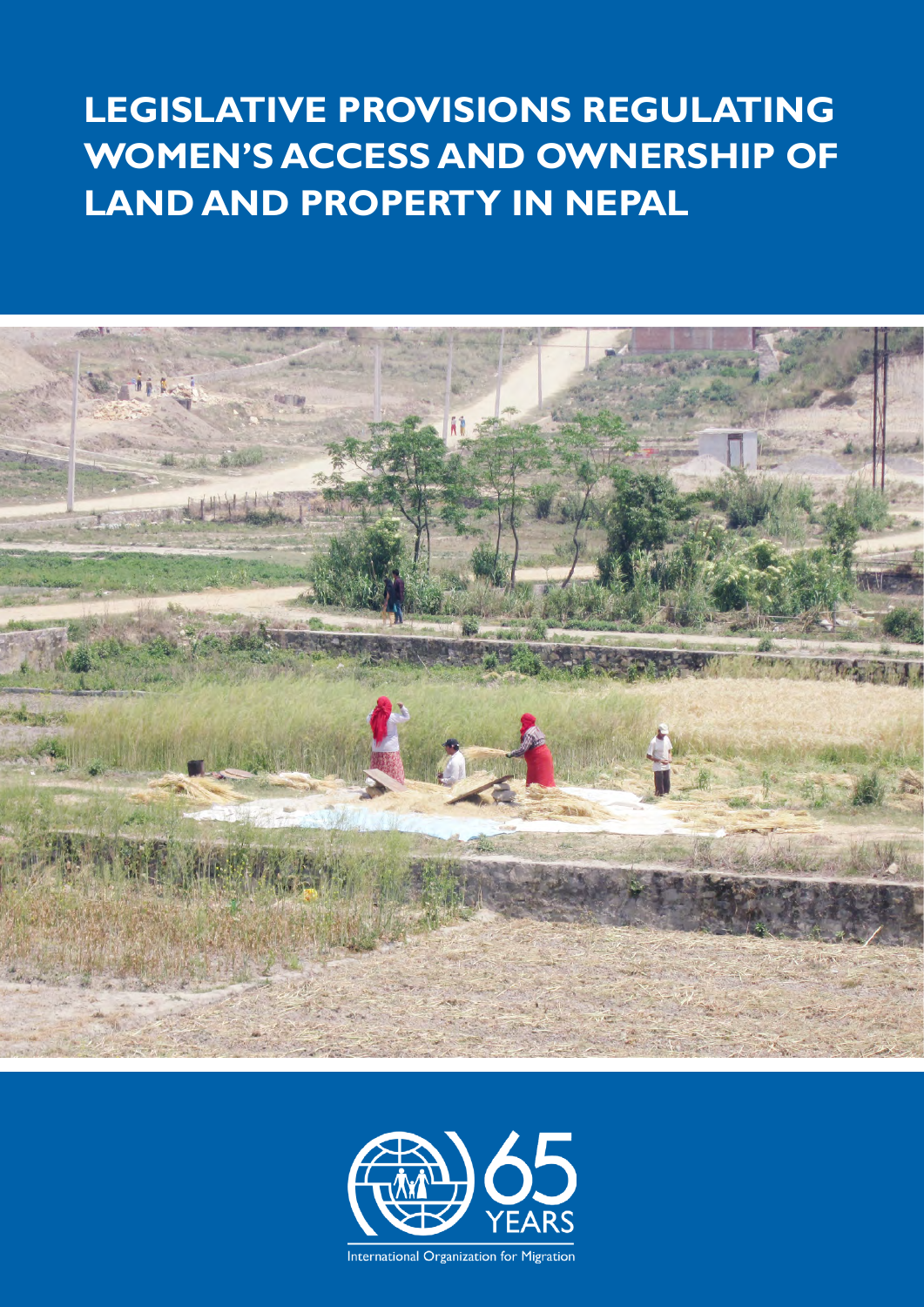© International Organization for Migration First Published 2016

#### **Research Team**

Dipina Sharma Rawal, IOM Nepal Jagat Basnet, Community Self Reliance Centre (CSRC) Khushbu Agrawal, IOM Nepal **Technical Review Team** Ina Jahn Rehema, IOM Ivan Karlsson, IOM Jitendra Bohara, IOM Nepal

Peter Van der Auweraert, IOM

**Cover Photo Credit :** Marta Chiara Biffi/IOM Nepal

The opinions expressed in the report are those of the authors and do not necessarily reflect the views of the International Organization for Migration (IOM). The designations employed and the presentation of material throughout the report do not imply the expression of any opinion whatsoever on the part of IOM concerning the legal status of any country, territory, city or area, or of its authorities, or concerning its frontiers or boundaries.

IOM is committed to the principle that humane and orderly migration benefits migrants and society. As an international organization, IOM acts with its partners in the international community to: assist in meeting the operational challenges of migration; advance understandings of migrations issues, encourage social and economic development through migration; and uphold the human dignity and well-being of migrants.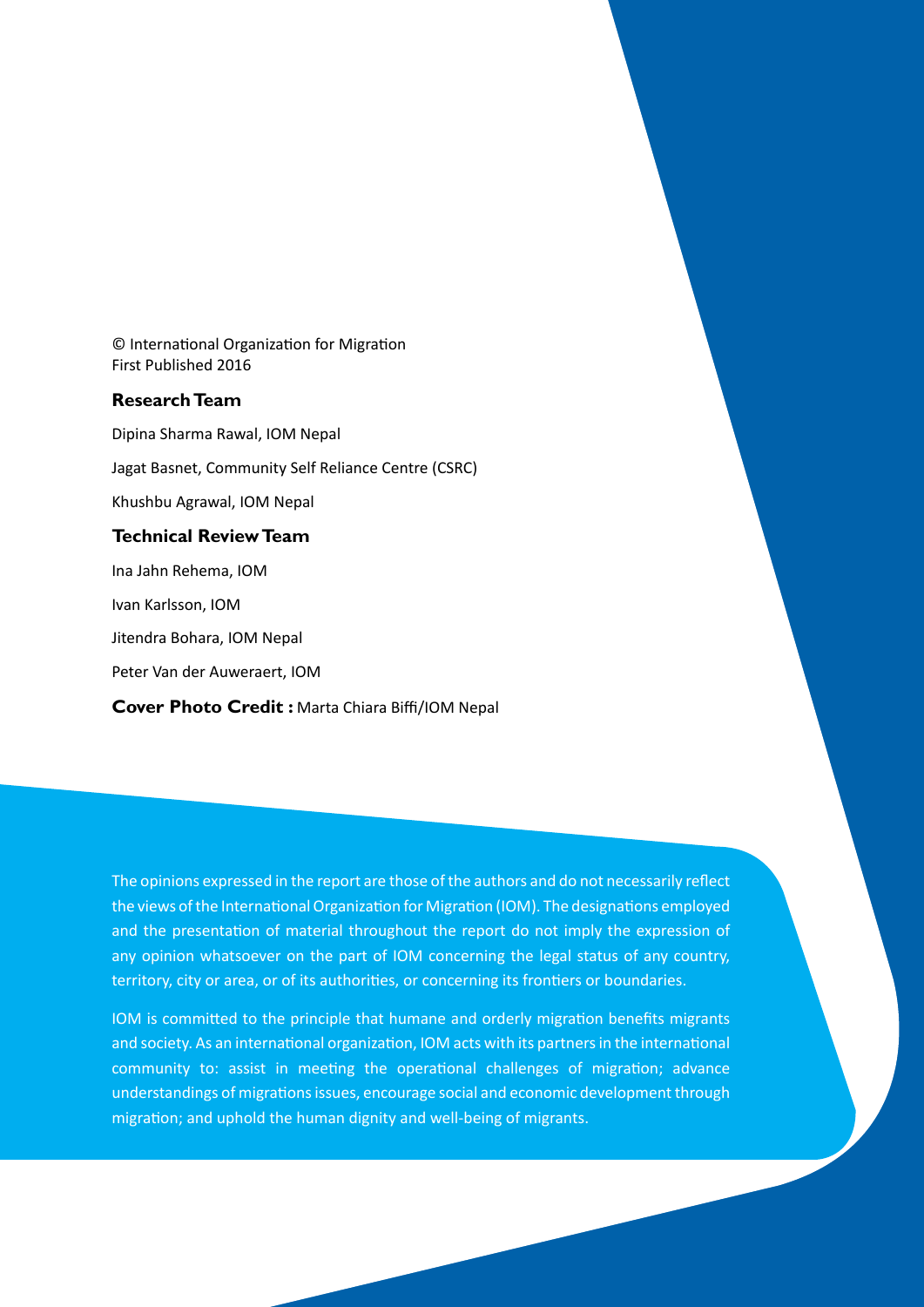## **Acknowledgements**

The report on "Legislative Provisions Regulating Women's Access and Ownership of Land and Property in Nepal" is produced as a part of the joint project of International Organization for Migration (IOM), United Nations Development Programme (UNDP) and United Nations Human Settlements Programme (UN-Habitat): "Empowering Women for Women (W4W): Access to Land for Sustainable Peace in Nepal", funded by the United Nations Peacebuilding Fund (UNPBF).

First and foremost, we would like to thank **Mr Nagendra Jha**, Joint Secretary at the Ministry for Land Reform and Management (MoLRM), **Mrs Radhika Aryal**, Joint Secretary at the Ministry of Women, Children and Social Welfare (MoWCSW) and **Mr Jib Raj Koirala**, Joint Secretary at the Ministry of Peace and Reconstruction (MoPR) for their support and guidance during the entire study period. We would also like to thank all the individuals from the Government, civil society, members of the Parliament, international experts who took time to share their views and experiences in relation to women's rights to land and property which greatly helped us to enhance our understanding of the situation of women's land rights in Nepal.

Lastly, we would like to thank our project partners UNDP and UN-Habitat, and the United Nations Peace Fund for Nepal (UNPFN) team for their support during the process of writing this report.

I

June 2016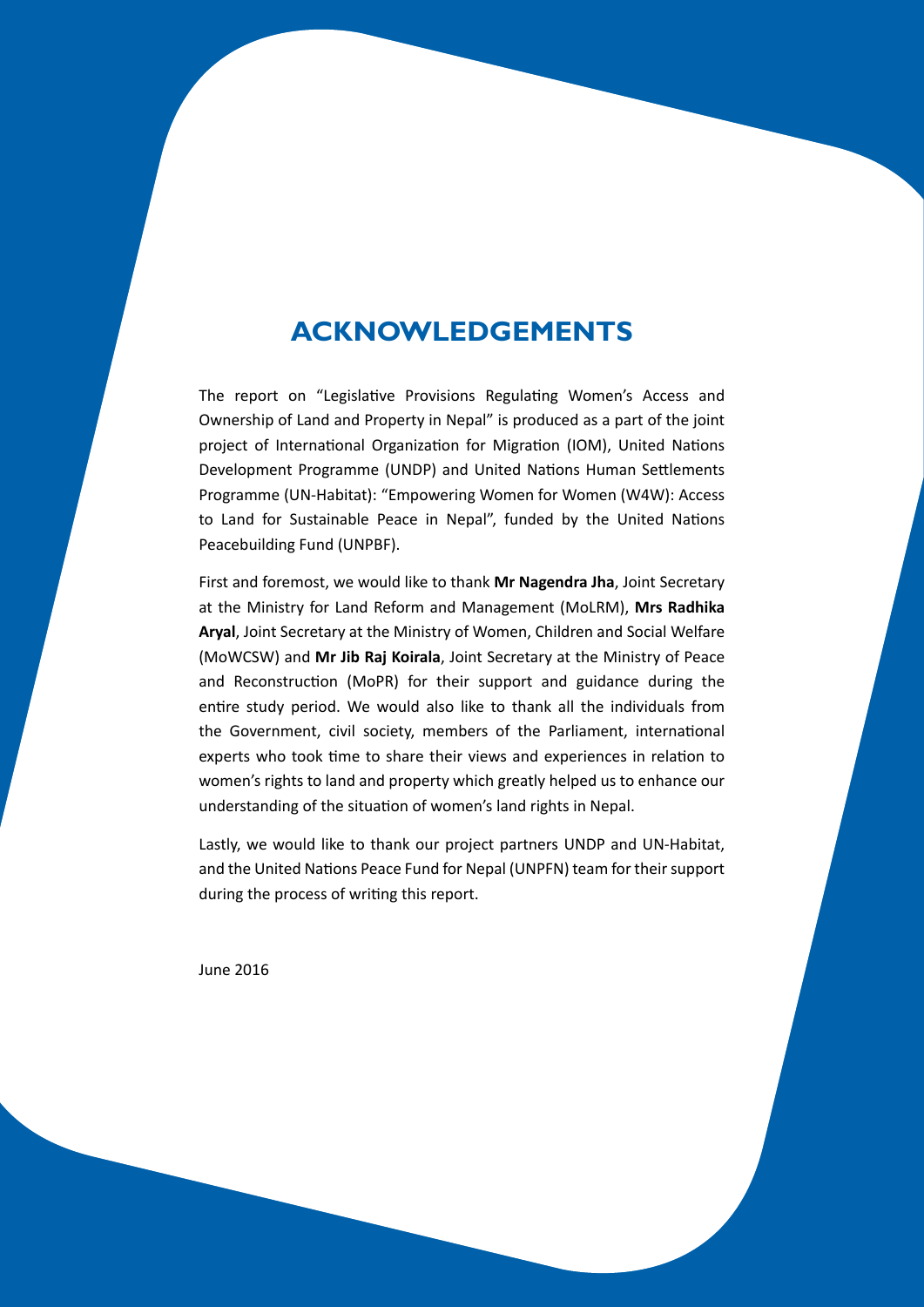## **Table of Contents**

| <b>ACRONYMS</b>                                                                                                      |                |  |  |
|----------------------------------------------------------------------------------------------------------------------|----------------|--|--|
| <b>EXECUTIVE SUMMARY</b>                                                                                             |                |  |  |
| PART I: INTRODUCTION, OBJECTIVES AND METHODOLOGY                                                                     |                |  |  |
| 1.1<br><b>BACKGROUND</b>                                                                                             | $\mathbf{1}$   |  |  |
| 1.2<br>OBJECTIVE OF THE STUDY                                                                                        | $\overline{2}$ |  |  |
| 1.3<br>METHODOLOGY OF THE STUDY                                                                                      | $\overline{2}$ |  |  |
| PART II: LAND RIGHTS IN PRACTICE AND GAPS TOWARDS GENDER EQUALITY IN NEPAL                                           |                |  |  |
| 2.1<br>INTERNATIONAL TREATIES AND PROVISIONS ON WOMEN'S LAND RIGHTS                                                  |                |  |  |
| 2.2<br>NATIONAL LAND POLICIES, LEGISLATION AND WOMEN'S LAND ACCESS                                                   | $\overline{7}$ |  |  |
| 2.3<br>AN OVERVIEW OF WOMEN'S LAND RIGHTS IN NEPAL                                                                   |                |  |  |
| <b>CUSTOMARY PRACTICES ON WOMEN'S RIGHTS TO ACCESS LAND</b><br>2.4                                                   | 12             |  |  |
| 2.5<br><b>BARRIERS FOR WOMEN'S LAND RIGHTS</b>                                                                       | 13             |  |  |
| <b>PART III: INTERNATIONAL EXPERIENCES-BEST PRACTICES ON GENDER RESPONSIVE</b><br>LAND TENURE SECURITY AND OWNERSHIP |                |  |  |
| REVIEW OF INTERNATIONAL LEGISLATIONS AND PRACTICES<br>3.1                                                            | 17             |  |  |
| PART IV: CONCLUSION AND RECOMMENDATIONS                                                                              |                |  |  |
| 4.1<br><b>CONCLUSION</b>                                                                                             |                |  |  |
| 4.2<br><b>RECOMMENDATIONS</b>                                                                                        | 21             |  |  |
| <b>REFERENCES</b>                                                                                                    |                |  |  |
| ANNEX A: NAME LIST OF FOCUS GROUP DISCUSSIONS AND INTERVIEWS                                                         |                |  |  |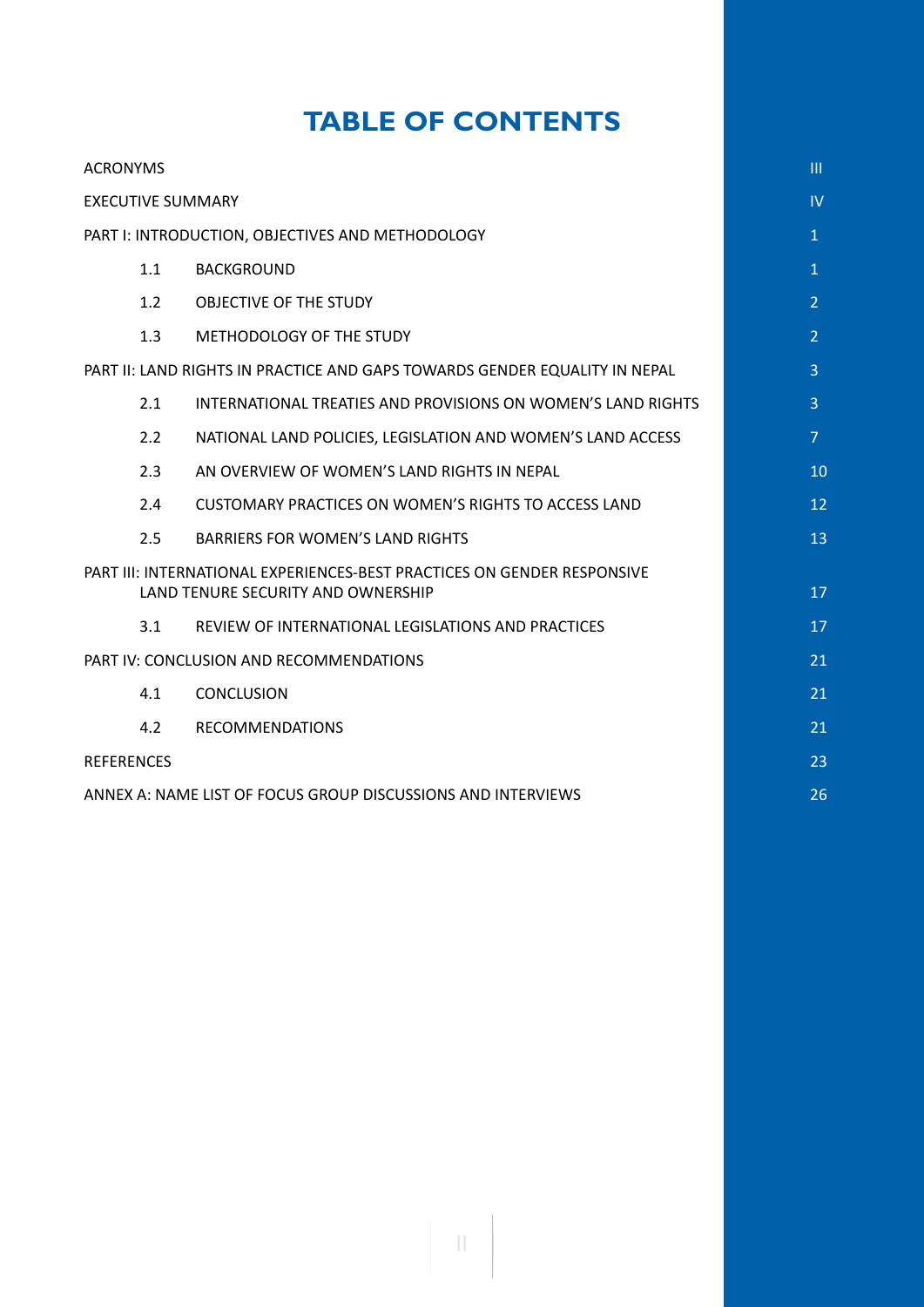## **ACRONYMS**

| <b>CBS</b>    | <b>Central Bureau of Statistics</b>                                             |  |  |  |
|---------------|---------------------------------------------------------------------------------|--|--|--|
| <b>CDS</b>    | <b>College of Development Studies</b>                                           |  |  |  |
| <b>CEDAW</b>  | Convention on the Elimination of All Forms of Discrimination Against Women      |  |  |  |
| <b>CEPAD</b>  | Center of Studies for Peace and Development                                     |  |  |  |
| <b>CPN-ML</b> | <b>Communist Party of Nepal-Marxist and Leninist</b>                            |  |  |  |
| <b>CSRC</b>   | <b>Community Self Reliance Center</b>                                           |  |  |  |
| <b>DDC</b>    | <b>District Development Committee</b>                                           |  |  |  |
| <b>GEC</b>    | <b>Gender Evaluation Criteria</b>                                               |  |  |  |
| <b>GLTN</b>   | <b>Global Land Tool Network</b>                                                 |  |  |  |
| <b>ICERD</b>  | International Covenant on the Elimination of All Forms of Racial Discrimination |  |  |  |
| <b>ICESCR</b> | International Covenant on Economic, Social and Cultural Rights                  |  |  |  |
| <b>IOM</b>    | <b>International Organization for Migration</b>                                 |  |  |  |
| <b>MDGs</b>   | <b>Millennium Development Goals</b>                                             |  |  |  |
| <b>MoLRM</b>  | Ministry of Land Reform and Management                                          |  |  |  |
| <b>NLRF</b>   | <b>National Land Rights Forum</b>                                               |  |  |  |
| <b>OHCHR</b>  | Office of the United Nations High Commissioner for Human Rights                 |  |  |  |
| <b>STDM</b>   | <b>Social Tenure Domain Model</b>                                               |  |  |  |
| <b>UN</b>     | <b>United Nations</b>                                                           |  |  |  |
| <b>UDHR</b>   | <b>Universal Declaration of Human Rights</b>                                    |  |  |  |
| <b>USAID</b>  | United States Agency for International Development                              |  |  |  |
| <b>VDC</b>    | <b>Village Development Committee</b>                                            |  |  |  |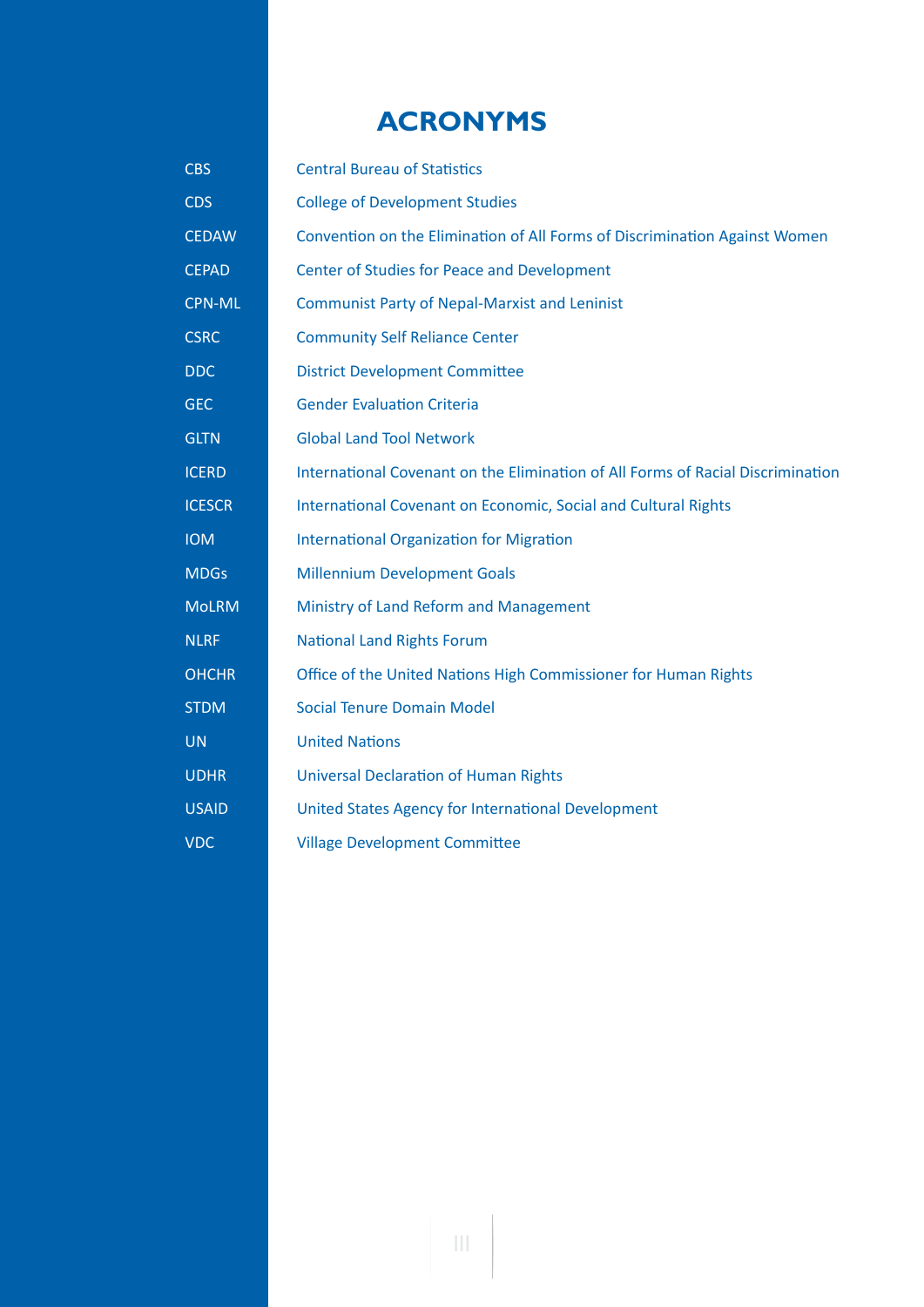## **EXECUTIVE SUMMARY**

Land is a scarce resource and hence contested. The demands to ensure land rights for everyone have come from all quarters. Yet, this valuable resource continues to be concentrated among the powerful, those with the means to do so, particularly men. It cannot be overstated that rights to land are undeniably important, more so for women. Women's access to, use of and control over land are essential not only for enhancing their livelihood options and strengthening their bargaining power within the household and the community, but also for improving their access to financial resources and reducing domestic violence. In addition, secure land rights empower women to challenge and overcome gender inequities; contributes to household welfare through better nutrition and food security and increases women's agricultural productivity, thereby contributing to nation's economic development and sustainable peace.

In Nepal, approximately 73 per cent women are engaged in agriculture, contributing to all stages from management to marketing. Ironically, however, women rarely have legal ownership of the land they till. In the absence of a certificate of ownership of land, they are perceived as homeworkers by the Government of Nepal and not as farmers, underscoring their contribution to the national economy. According to the 2011 population census, only 19.71 per cent of households have female ownership over land and property in the country. These numbers are testimony to the large gap that exists in realizing women's right to land and property.

Nepal has ratified, assessed or voted for a number of international treaties and instruments, including the Universal Declaration of Human Rights, Convention on Political Rights of Women, Convention on the Elimination of All Forms of Discrimination Against Women, International Covenant on Economic, Social and Cultural Rights, International Covenant on Civil and Political Rights, United Nations Declaration on the Rights of Indigenous Peoples and many more. The common voice of all these international treaties and convention is equality between men and women and women's right to access, own, use and control over land and property. In line with these international treaties and instruments, Nepal has taken a number of positive steps, including the Eleventh Amendment of the *Muluki Ain* (Civil Code), which addressed a number of concerns in terms of gender disparities in relation to land and property. Similarly, the Interim Constitution of Nepal 2007, the Financial Bill 2015 and most recently the Constitution of Nepal 2015 have all, to a large extent, addressed women's property rights. Despite these progressive steps taken in terms of women's land rights, there are a number of barriers that women continue to face in truly realizing their rights.

First of all, there still are gaps in policies regarding women's right to land. For instance, the Eleventh Amendment of the *Muluki Ain* 2002 is still discriminatory towards women. Although women have rights over their ancestral property either as a daughter or wife, in practice, they cannot compel their parents to give their share of property while their parents and husbands are alive. Second, traditional and patriarchal mindset still exits which is hindering full-fledged implementation of the new policies and practices. For instance, cultural stigma promotes the belief that sons are considered as future caretakers of parents, whereas daughters are married off into another family. As a result, regardless of what the laws say, it is only sons who are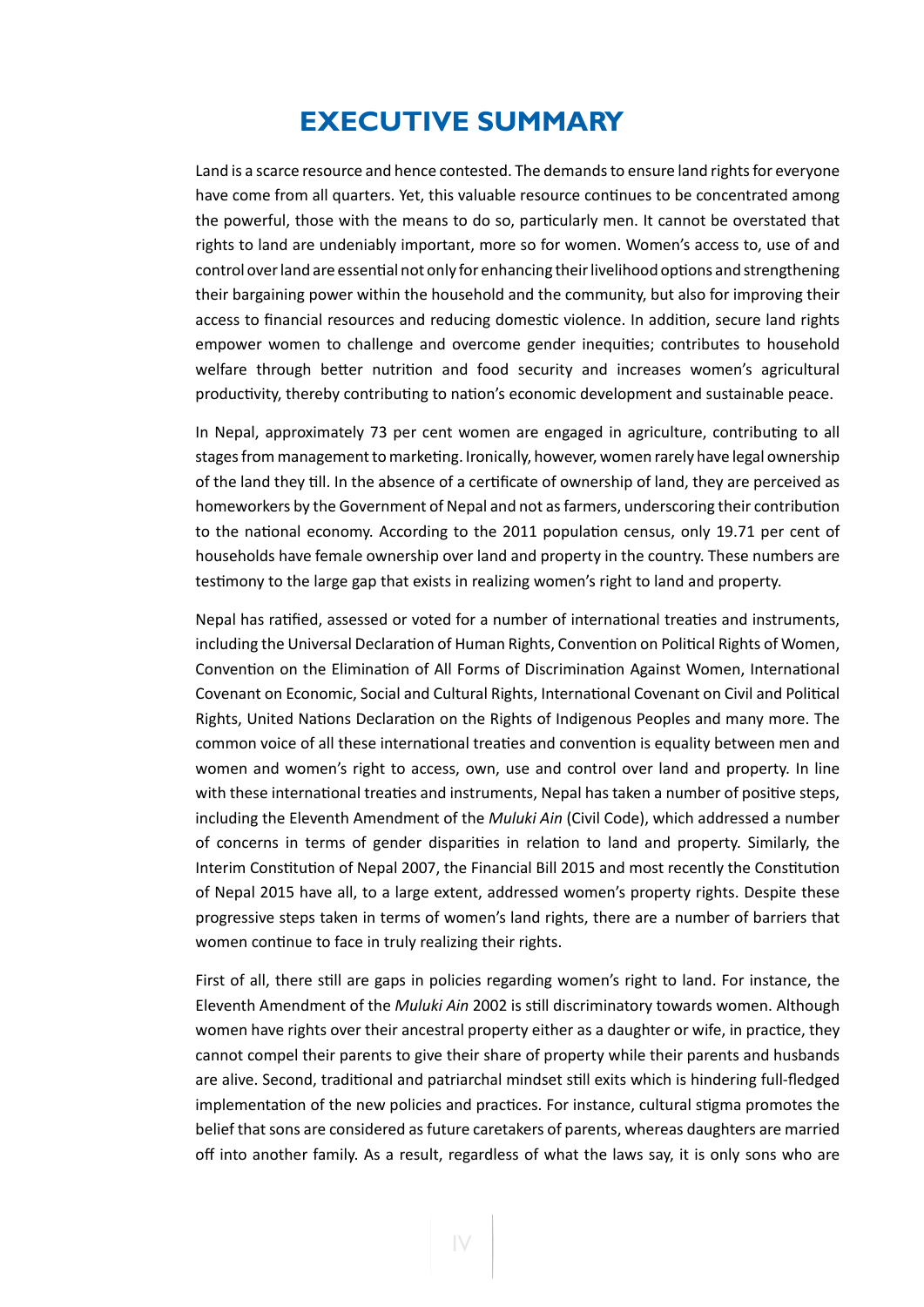regarded as the heirs, which acts as an obstacle for women to inherit family land and property. Third, there is lack of gender sensitive programming and practices within the Government system. There is no budget allocation for programmes to secure women's land rights at local or district levels. Additionally, there is limited outreach by the Government on the existing provisions to promote tenure security of women on land. As a result, many women have not been able to take advantage of the legal provisions set for them.

The situation can be improved if the Government takes some positive steps. There needs to be strong implementation of provisions of women's property rights, as well as laws and bylaws at the grassroots level. Additionally, new laws need to be enacted in line with the Constitution of Nepal 2015. Similarly, Village Development Committees and District Development Committees should allocate sufficient budget for women's land rights and specific programmes on women's tenure security on land. There is also a need to develop and implement a comprehensive and systematic outreach strategy to sensitize communities regarding women's land rights and enhance awareness ensuring women's access to these legislative provisions for promoting tenure security on land. Finally, proactive participation of women should be ensured in the process of formulation of policies and programmes to enable them to claim land resources and secure their rights.

This report talks in depth about all of these aspects, including the legal provisions guiding women's access to land and property in Nepal, the gaps in those policies, as well as the barriers that women face to access, own and control land. In doing so, the report also looks at examples from 10 different countries in Asia, Africa and Latin America so as to provide the Government of Nepal with recommendations to introduce progressive programmes and policies in relation to women's land rights in the country.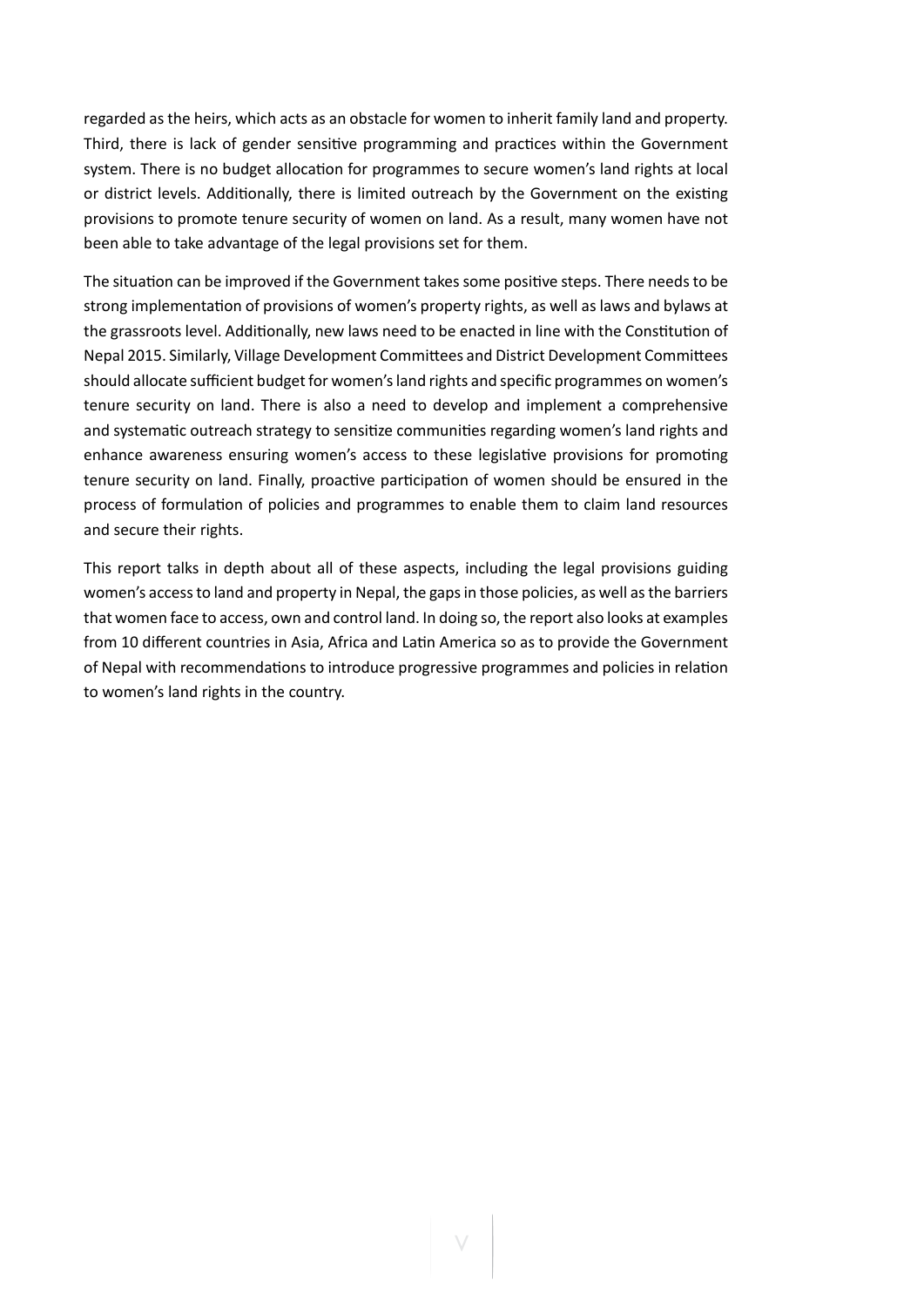## **PART I INTRODUCTION, OBJECTIVES AND METHODOLOGY**

### **1.1 BACKGROUND**

Women's ownership of land not only enhances their livelihood options, but also the socioeconomic well-being of their families and societies. Studies have shown that women tend to spend a larger proportion of their incomes from employment or assets on family or household needs – especially children's needs such as education, health and entertainment – in comparison to men, who tend to spend a significant portion on personal goods (Agarwal, 2013).

In Nepal, more than 73 per cent of women are engaged in agricultural production – contributing in all stages from management to marketing. Women are the primary source of labour in small and medium farms. Even in large farms, their labour contribution is equivalent to that of men. However, women rarely have legal ownership of the land they till. According to the 2011 population census, only 19.71 per cent of households have female ownership over land and property in the country. Their main access to land is through their relationship with their husbands and/or father in-laws. This means that women are considered secondary owners of the land, which is owned legally by their husbands or their father in-laws or other male members of the family. Without a certificate of ownership of land, they are not viewed as farmers and are instead perceived as homeworkers by the Government and the general public at large. At the heart of it lie the women's unequal rights to land in Nepal, which remain, in fact, one of the most unequal in all of South Asia (Karki and Basnet, 2012).

Although the Government of Nepal has made attempts for land reform, they have not been completely effective in improving women's access to or ownership of land. One such example is the Land Reform Act 1964 AD and its subsequent revisions, which was enacted to provide land to tenants or secure the tenancy rights of tillers who are tilling their landlord's land. However, this Act was not able to institute women-centric land reform or tenancy reform. It was only after 2000 that some positive policy interventions and improvements have taken place. For instance, Eleventh Amendment of the *Muluki Ain* (Civil Code) in 2002, Gender Equality Act 2006, the Interim Constitution of Nepal 2007 and the most recent Constitution of Nepal 2015 have provisions ensuring women's equal access to parental or inherited property. However, due to prevailing patriarchal traditional practices in Nepal, women continue to be marginalized in terms of land ownership.

Some of the women-centric land reforms, as mentioned earlier, comprise promoting community-sharing of resources under ownership of women's groups; giving women individual ownership and joint ownership of land resources; allocating adequate budgets and trainings for women; transforming the existing feudal and patriarchal gender relations; ensuring single women's land rights and taking steps to reverse the adverse impact of neo-liberal policies on agrarian society. The extent of the relevance of these land reform measures to women in the Nepalese context need to be analysed in light of the sociocultural and environmental factors.

This study reviews the practical implementation of the legal provisions in place to promote women's access to and ownership of land in Nepal. It also reviews the best practices in terms of constitutional, legal and programmatic interventions to improve women's access to land and tenure security both at a national and international level, which can serve as guidance for the Government of Nepal for future interventions. Based on an extensive literature review, the study summarizes the gaps, strengths and weaknesses of existing programmes and policies and provides recommendations to address the identified gaps in order to enhance women's access to land and tenure security.

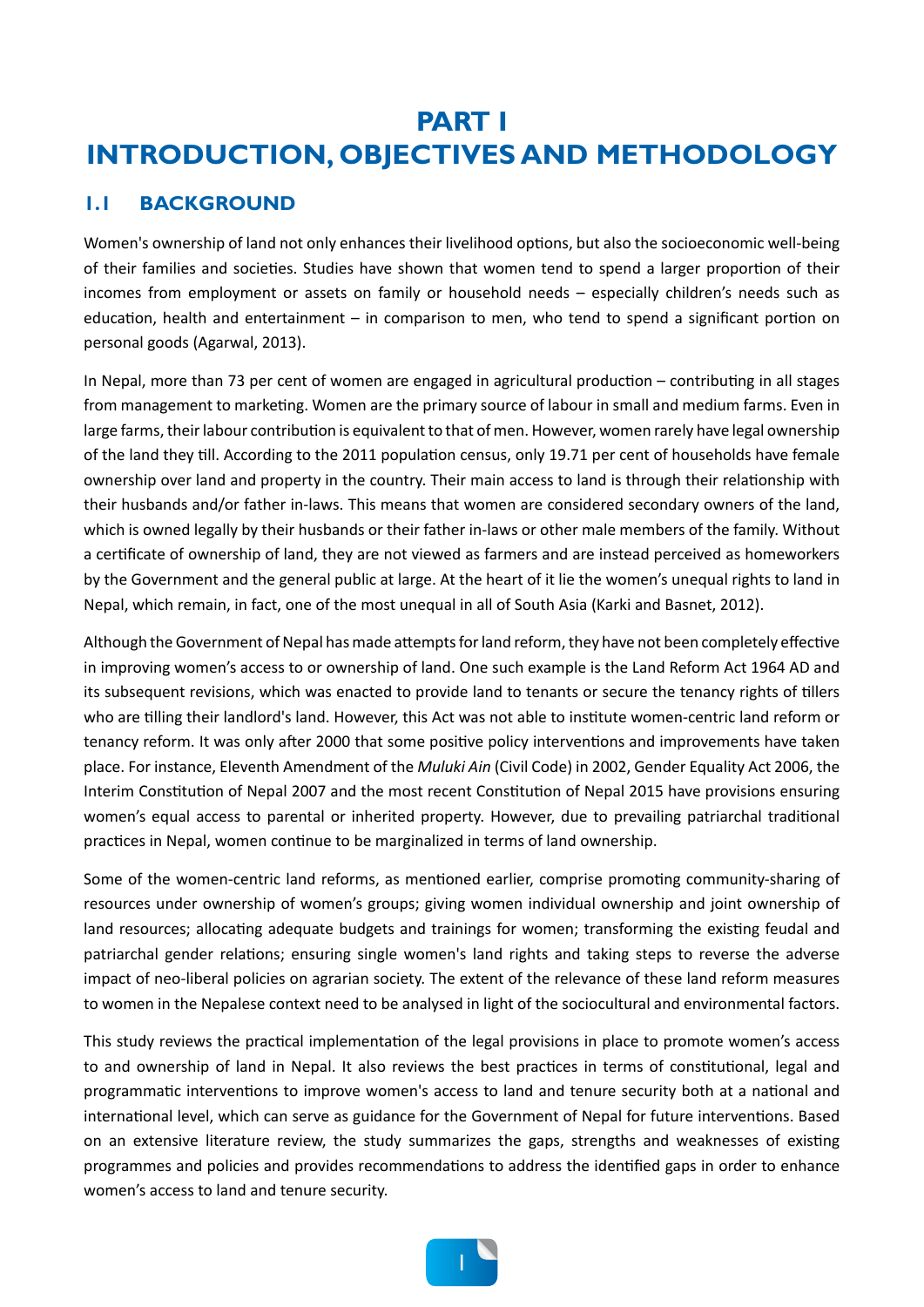The report is divided into four sections. The first section consists of the introduction, objectives and methodology of the study. The second section assesses Nepal's policies and programmes on women's access to land and tenure security. The third section reviews the international practices, programmes and legislations on women's access to land and tenure security in different countries from Asia, Africa and Latin America. The fourth section contains the summary of the reviews and recommendations on improving women's access to land and tenure security in Nepal.

## **1.2 OBJECTIVE OF THE STUDY**

The objective of this study is threefold and aims to:

- Provide a review of existing legislative provisions that guide women's access to and ownership of land and property in Nepal and to identify gaps towards gender equality therein.
- Map-out customary practices relating to women's rights to access land in Nepal.
- Identify international best practices with an aim to inform the Government of Nepal on how to design policies and programmes for promoting women's entitlement to land and property in Nepal.

### **1.3 METHODOLOGY OF THE STUDY**

The current study was conducted between October 2015 and March 2016. In the course of the study, both primary and secondary data was collected and analysed. Different methods were employed, including literature reviews, consultation with Government and non-Government institutions, community members and policy makers.

#### *Literature review:*

For the literature review, a web search helped to identify relevant documents and reference materials. International literature was reviewed to identify best practices towards improving women's access to land. Ten countries were selected for review of their land policies and other legal measures. The selection is based on the availability of literature on countries in Asia, Latin America and Africa. Additionally, national legislation, policies, programmes and practices were also reviewed.

#### *Consultations:*

Formal and informal consultations were conducted with community members, policymakers and women's rights activists in Nepal, international land rights advocates, members from International Land Coalition (ILC) and others who have been working with issues of women's access to land in their respective countries. The informal consultations were carried out with international participants of the ILC Asia Assembly organized by the International Land Coalition during the month of October 2015 in Chiang Mai, Thailand and the Economic and Political Citizenship workshop organized by Coady International Institute Canada during the month of December 2015 in Jakarta, Indonesia. The formal consultations consisted of three focus group discussions, five semi-structured interviews (SIs) and more than 10 informal discussions with ILC members in Thailand, the Philippines and Indonesia; community-based organizations (CBOs) in Indonesia and Kathmandu; the Community Self Reliance Centre (CSRC); National Land Rights Forum (NLRF); members of Parliament in Nepal; representatives of political parties and representatives of officials from the Ministry of Land Reform and Management(MoLRM) in Nepal.1

<sup>1</sup> A full list of individuals consulted during the course of the study has been provided in the Appendix.

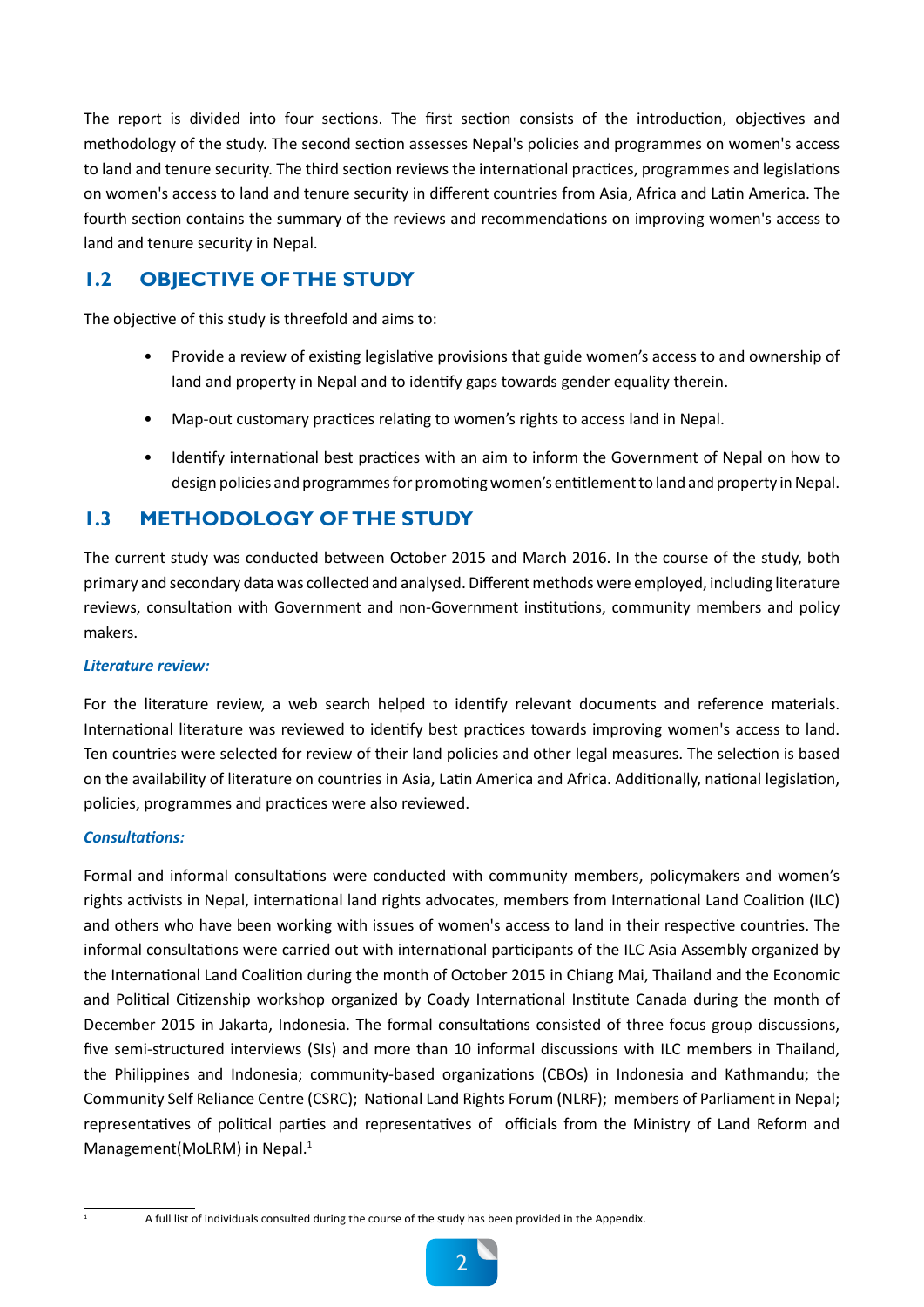## **PART II LAND RIGHTS IN PRACTICE AND GAPS TOWARDS GENDER EQUALITY IN NEPAL**

This section reviews the commitment of the Government of Nepal on international treaties, conventions and instruments along with the commitment made towards designing gender responsive policies and practices. The section further reviews the national legislative provisions in relation to women's land and property rights and identifies existing gaps in the current policies and processes.

### **2.1 INTERNATIONAL TREATIES AND PROVISIONS ON WOMEN'S LAND RIGHTS**

The Government of Nepal has ratified a number of international instruments relating to women`s rights to property ownership, particularly after the restoration of democracy in 1990. The Government passed a separate Treaty Act in 1991 to ratify accession to these International Conventions. In Section 9 of the Treaty Act 1991, it states that once a treaty or international instrument is ratified, acceded to, accepted and approved by the Parliament, it shall be enforceable as national law. In the event of contradictions between prevailing municipal law and the treaty, provisions would be implemented as national law (Dhaatri Resource Centre for Women and Children - Samata 2010). Nepal has ratified, acceded to, accepted and voted for the following International Treaties and Conventions related to women's rights to land.

| <b>S. No.</b> | <b>International</b><br><b>Instruments</b>                                                                          | <b>Ratification</b><br>or Accession<br><b>Date</b> | <b>Relevant description</b>                                                                                                                                                                                                                                                                                                                                                                                     |
|---------------|---------------------------------------------------------------------------------------------------------------------|----------------------------------------------------|-----------------------------------------------------------------------------------------------------------------------------------------------------------------------------------------------------------------------------------------------------------------------------------------------------------------------------------------------------------------------------------------------------------------|
| 1             | Universal<br>Declaration of<br>Human Rights<br>(UDHR)                                                               | 1948                                               | Article 17 of the UDHR states that "Everyone has the right<br>to own property alone as well as in association with others,"<br>and that "No one shall be arbitrarily deprived of his (her)<br>property." Similarly, Article 25 considers right to food, shelter<br>and clothing as basic human rights.                                                                                                          |
| 2             | International<br>Covenant on the<br>Elimination of All<br>Forms of Racial<br><b>Discrimination</b><br>(ICERD), 1965 | 30 January<br>1971                                 | The Covenant calls State Parties to prohibit and eliminate<br>discrimination in all forms and to guarantee right to<br>everyone, without distinction as to race, colour, or national<br>or ethnic origin. Article 4 lists down a number of rights to be<br>enjoyed by all, including the "right to own property alone<br>as well as in association with others," "right to inherit," and<br>"right to housing." |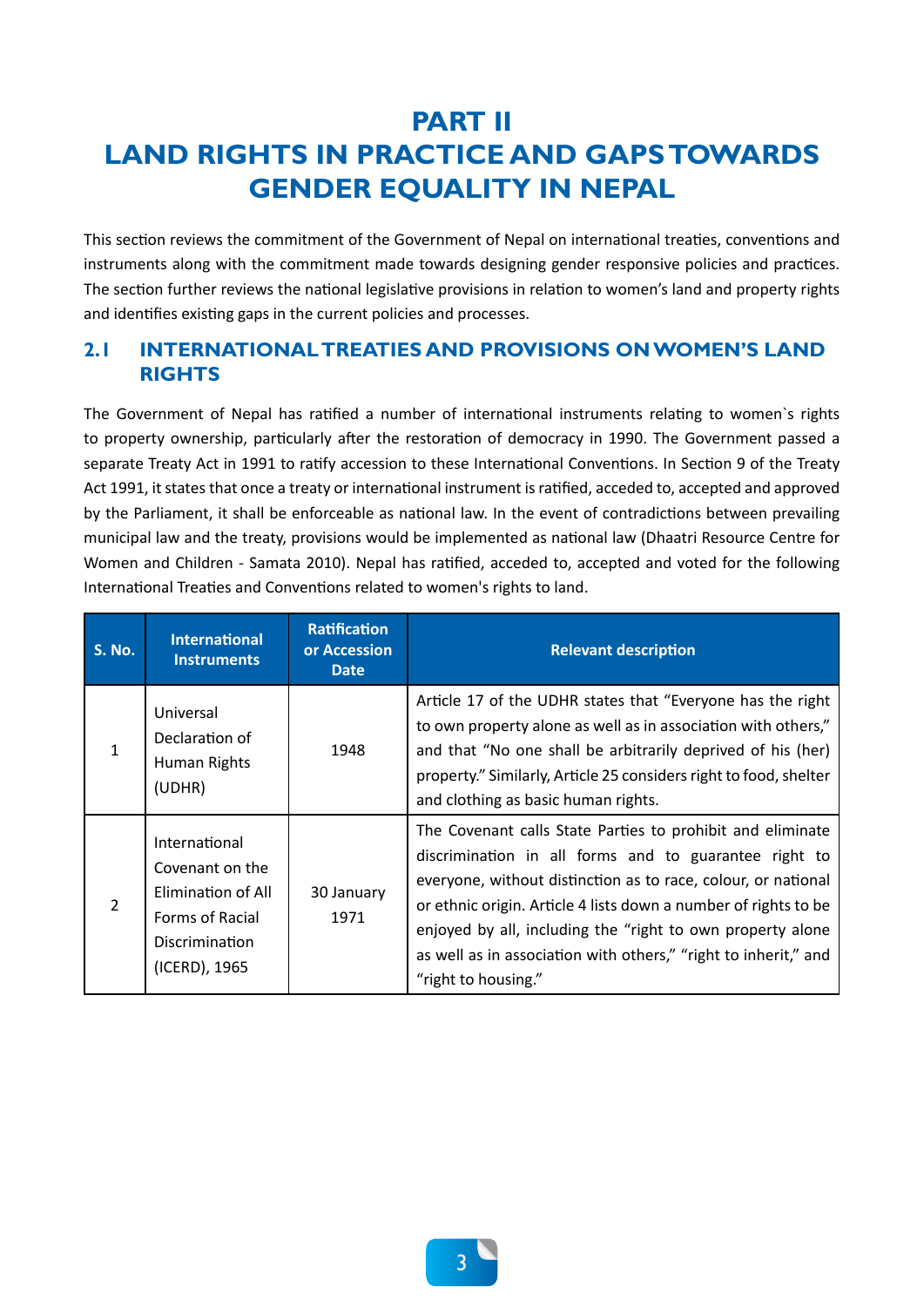| <b>S. No.</b> | <b>International</b><br><b>Instruments</b>                                                             | <b>Ratification</b><br>or Accession<br><b>Date</b> | <b>Relevant description</b>                                                                                                                                                                                                                                                                                                                                                                                                                                                                                                                                                                                                                                                                                                                                                                                                                                                                                                   |
|---------------|--------------------------------------------------------------------------------------------------------|----------------------------------------------------|-------------------------------------------------------------------------------------------------------------------------------------------------------------------------------------------------------------------------------------------------------------------------------------------------------------------------------------------------------------------------------------------------------------------------------------------------------------------------------------------------------------------------------------------------------------------------------------------------------------------------------------------------------------------------------------------------------------------------------------------------------------------------------------------------------------------------------------------------------------------------------------------------------------------------------|
| 3             | Convention on<br>the Elimination<br>of All Forms of<br>Discrimination<br>Against Women<br>(CEDAW) 1979 | 22 April 1991                                      | The Convention requires State Parties to "take all appropriate<br>measures to eliminate discrimination against women in<br>rural areas in order to ensure, on a basis of equality of<br>men and women, they participate in and benefit from rural<br>development including right to access to credit and loans,<br>access to housing and the right to participation." It also calls<br>for "equal treatment in land and land resettlement schemes"<br>(Article 14.2). Article 15.2 calls on States to accord women<br>equal legal capacity in civil matters, in particular "equal<br>right to conclude contracts and to administer property."<br>Similarly, according to article 16.1, States must ensure "the<br>same rights for both spouses in respect of the ownership,<br>acquisition, management, administration, enjoyment and<br>disposition of property, whether free of charge or for a<br>valuable consideration." |
| 4             | International<br>Covenant on<br>Economic, Social<br>and Cultural<br>Rights (ICESCR),<br>1966           | 14 May 1991                                        | The Covenant calls on States parties to "ensure the equal<br>right of men and women to the enjoyment of all economic,<br>social and cultural rights set forth in the present Covenant"<br>and prohibits discrimination based on sex. The Covenant<br>also recognizes the rights to food, housing, education,<br>health, culture, work and association (Article 11). Similarly,<br>General Comment 7 <sup>2</sup> of the Committee on Economic, Social<br>and Cultural Rights notes that "forced evictions are prima<br>facie incompatible with the requirements of the ICESCR,"<br>and General Comment 12 specifies ensuring access to "food<br>or resources for food" requires states to implement full and<br>equal access to economic resources, including the right<br>to inheritance and ownership of land, for all people and<br>particularly for women.                                                                |
| 5             | International<br>Covenant on<br>Civil and Political<br>Rights (ICCPR)<br>1966                          | 14 May 1991                                        | The Covenant guarantees equality between women and<br>men and prohibits discrimination based on sex, among other<br>grounds. The Covenant also recognizes the rights to life,<br>private and family life, liberty and security of person, equality<br>before the courts and tribunals, information, freedom of<br>movement, association, assembly and expression, freedom<br>from torture and cruel, inhuman or degrading treatment,<br>self-determination, equal protection of the law, participate<br>in public affairs and remedies.                                                                                                                                                                                                                                                                                                                                                                                       |

<sup>&</sup>lt;sup>2</sup> General Comments, adopted by the Committee on Economic, Social and Cultural Rights, are authoritative interpretations of the ICESCR.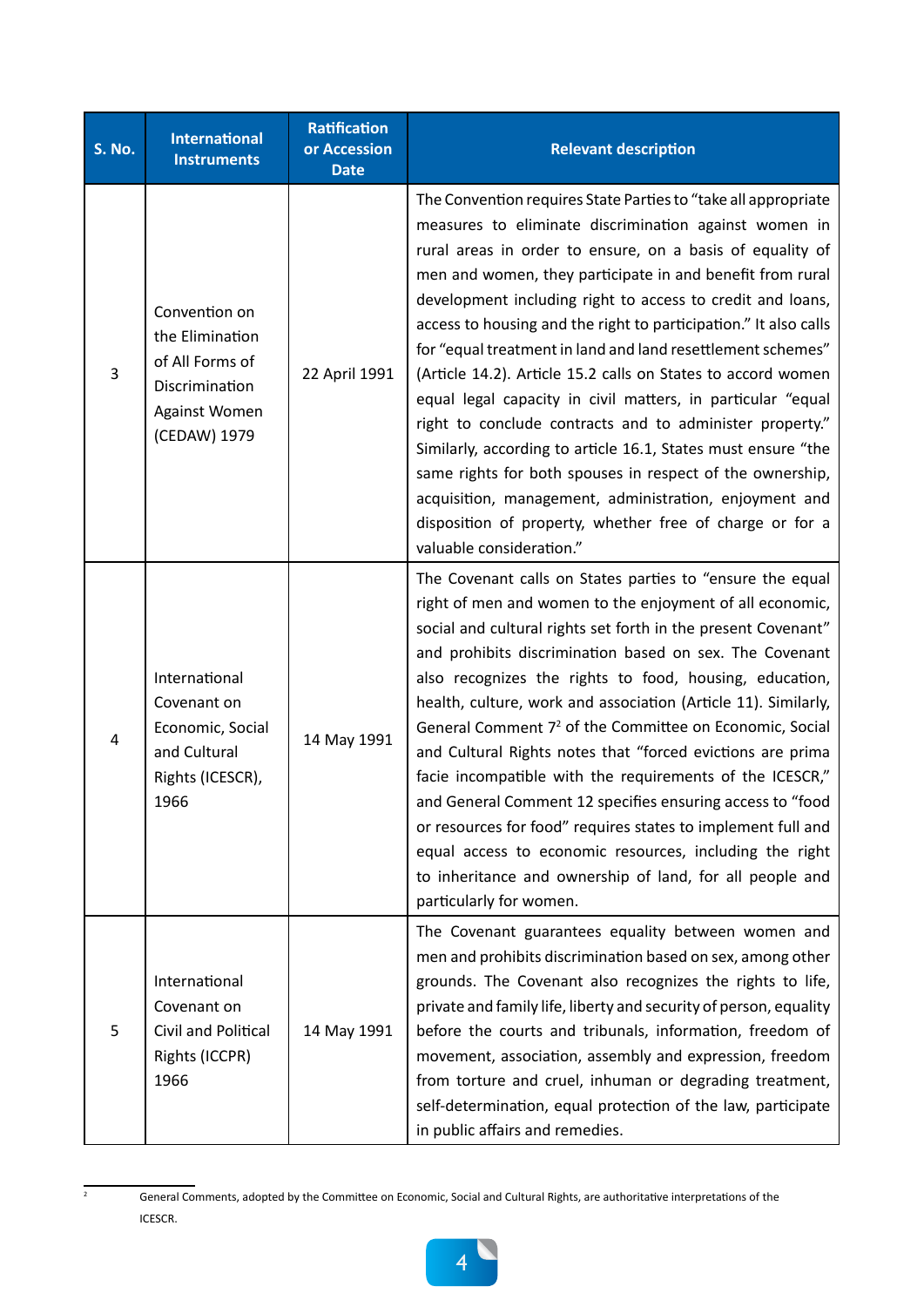| <b>S. No.</b>  | <b>International</b><br><b>Instruments</b>                                                                           | <b>Ratification</b><br>or Accession<br><b>Date</b> | <b>Relevant description</b>                                                                                                                                                                                                                                                                                                                                                                                                                                                                                                                                                                                                                                                                                                                                                                                                      |
|----------------|----------------------------------------------------------------------------------------------------------------------|----------------------------------------------------|----------------------------------------------------------------------------------------------------------------------------------------------------------------------------------------------------------------------------------------------------------------------------------------------------------------------------------------------------------------------------------------------------------------------------------------------------------------------------------------------------------------------------------------------------------------------------------------------------------------------------------------------------------------------------------------------------------------------------------------------------------------------------------------------------------------------------------|
| 6              | International<br>Conference on<br>Population and<br>Development<br>(ICPD, Cairo 1994)                                | September<br>1994                                  | Article 4.6 under Chapter 4 on Gender Equality, Equity<br>and Empowerment of Women notes that "Governments<br>at all levels should ensure that women can buy, hold and<br>sell property and land equally with men, obtain credit and<br>negotiate contracts in their own name and on their own<br>behalf and exercise their legal rights to inheritance."                                                                                                                                                                                                                                                                                                                                                                                                                                                                        |
| $\overline{7}$ | <b>Beijing</b><br>Declaration and<br>Platform for<br>Action 1995                                                     | September<br>1995                                  | Article 165 calls on Governments to "undertake legislation<br>and administrative reforms to give women equal rights<br>to economic resources including access to, ownership<br>of and control over land and other forms of property,<br>credit, inheritance, natural resources and appropriate new<br>technology."                                                                                                                                                                                                                                                                                                                                                                                                                                                                                                               |
| 8              | The Habitat<br>Agenda:<br>Istanbul<br>Declaration<br>on Human<br>Settlements                                         | <b>June 1996</b>                                   | The States endorsed their commitments towards "ensuring<br>adequate shelter for all and making human settlements<br>safer, healthier and more liveable, equitable, sustainable and<br>productive." They further recognized "the particular needs<br>of women, children and youth for safe, healthy and secure<br>living conditions," and promote "gender equality in policies,<br>programmes and projects for shelter and sustainable human<br>settlements development."                                                                                                                                                                                                                                                                                                                                                         |
| 9              | Millennium<br>Development<br>Goals (MDGs)                                                                            | September<br>2000                                  | MDG Goal 3 mentions promoting gender equality and<br>empowering women.                                                                                                                                                                                                                                                                                                                                                                                                                                                                                                                                                                                                                                                                                                                                                           |
| 10             | Convention 169<br>on Indigenous<br>and Tribal Peoples<br>adopted by<br>International<br>Labour<br>Organization (ILO) | 22 August<br>2007                                  | The Convention requires State Parties to identify lands<br>traditionally occupied by indigenous peoples and guarantee<br>ownership and protection rights (Article 14). In essence,<br>the "measures shall be taken in appropriate cases to<br>safeguard the right of the peoples concerned to use lands<br>not exclusively occupied by them, but to which they have<br>traditionally had access for their subsistence and traditional<br>activities" (Article 13). The Convention also requires the<br>provision of legal procedures to resolve land claims (Article<br>14) establishes rights over natural resources (Article 15)<br>protects against forced removal and establishes a right of<br>return and compensation for lost land through either land<br>(of at least equal quality and quantity) or money (Article 16). |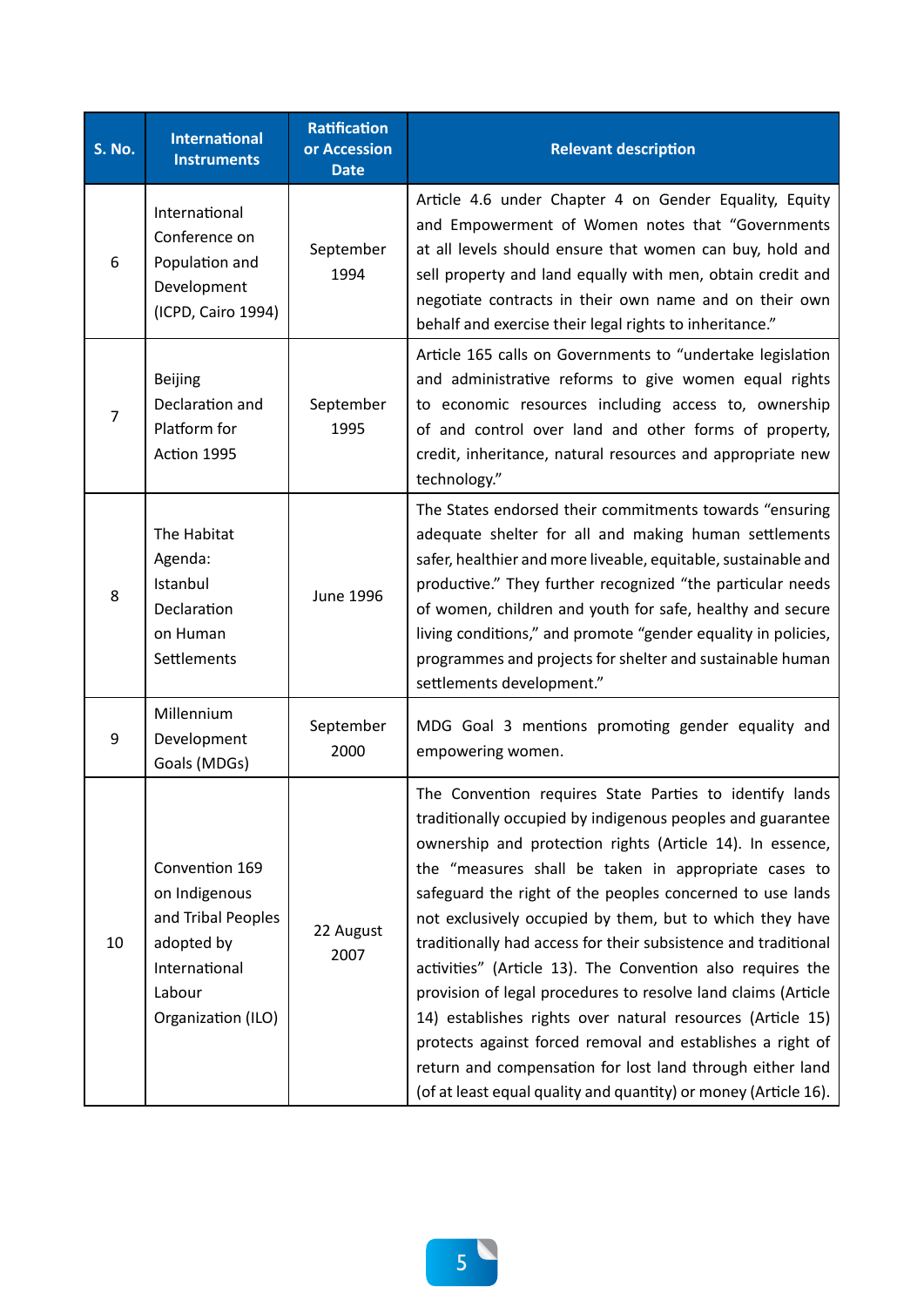| <b>S. No.</b> | <b>International</b><br><b>Instruments</b>                                                               | <b>Ratification</b><br>or Accession<br><b>Date</b> | <b>Relevant description</b>                                                                                                                                                                                                                                                                                                                                                                                                                                                                                                                                                                                                                                                                                                                                                                                                                                           |
|---------------|----------------------------------------------------------------------------------------------------------|----------------------------------------------------|-----------------------------------------------------------------------------------------------------------------------------------------------------------------------------------------------------------------------------------------------------------------------------------------------------------------------------------------------------------------------------------------------------------------------------------------------------------------------------------------------------------------------------------------------------------------------------------------------------------------------------------------------------------------------------------------------------------------------------------------------------------------------------------------------------------------------------------------------------------------------|
| 11            | <b>United Nations</b><br>Declaration<br>on the Rights<br>of Indigenous<br>Peoples                        | 13 September<br>2007 (voted<br>for)                | Article 26 of the Declaration provides that "indigenous<br>peoples have the right to the lands, territories and resources<br>which they have traditionally owned, occupied or otherwise<br>used or acquired." The Declaration, while not binding, states<br>that indigenous people have a right to own and develop<br>resources on their land, a right to legal recognition of<br>indigenous lands by states and a "right to redress for the<br>lands, territories and resources which they have traditionally<br>owned or otherwise occupied or used and which have been<br>confiscated, taken, occupied, used or damaged" (Article<br>26 and 28). The Declaration also provides that indigenous<br>women shall be protected from discrimination and that<br>particular attention shall be paid to their rights and special<br>needs.                                |
| 12            | Convention on<br>the Rights of<br>Persons with<br><b>Disabilities</b>                                    | 27 December<br>2009                                | Article 12.5 of the Convention specifies that "State Parties<br>shall take all appropriate and effective measures to ensure<br>the equal right of persons with disabilities to own or inherit<br>property, to control their own financial affairs and to have<br>equal access to bank loans, mortgages and other forms of<br>financial credit and shall ensure that persons with disabilities<br>are not arbitrarily deprived of their property."                                                                                                                                                                                                                                                                                                                                                                                                                     |
| 13            | Voluntary<br>Guidelines on<br>the Responsible<br>Governance<br>Tenure of Land<br>Fisheries and<br>Forest | 11 May 2012                                        | The guideline directs States to "promote equal access to<br>land ownership," and further specifies that States should<br>remove and prohibit all forms of discrimination related<br>to tenure rights, including those resulting from change of<br>marital status, lack of legal capacity and lack of access to<br>economic resources." In particular, States should "ensure<br>equal tenure rights for women and men, including the right<br>to inherit and bequeath these rights" (Article 4.6). Similarly,<br>it directs States to "consider the particular obstacles faced<br>by women and girls with regard to tenure and associated<br>tenure rights and take measures to ensure that legal and<br>policy frameworks provide adequate protection for women<br>and that laws that recognize women's tenure rights are<br>implemented and enforced" (Article 5.4). |
| 14            | Sustainable<br>Development<br>Goals<br>(Agenda 2030)                                                     | 25 September<br>2015                               | Sustainable Development Goal 5: Achieving gender equality<br>and empowering all women and girls.                                                                                                                                                                                                                                                                                                                                                                                                                                                                                                                                                                                                                                                                                                                                                                      |

*Source:* Compiled from different sources in 2015/2016.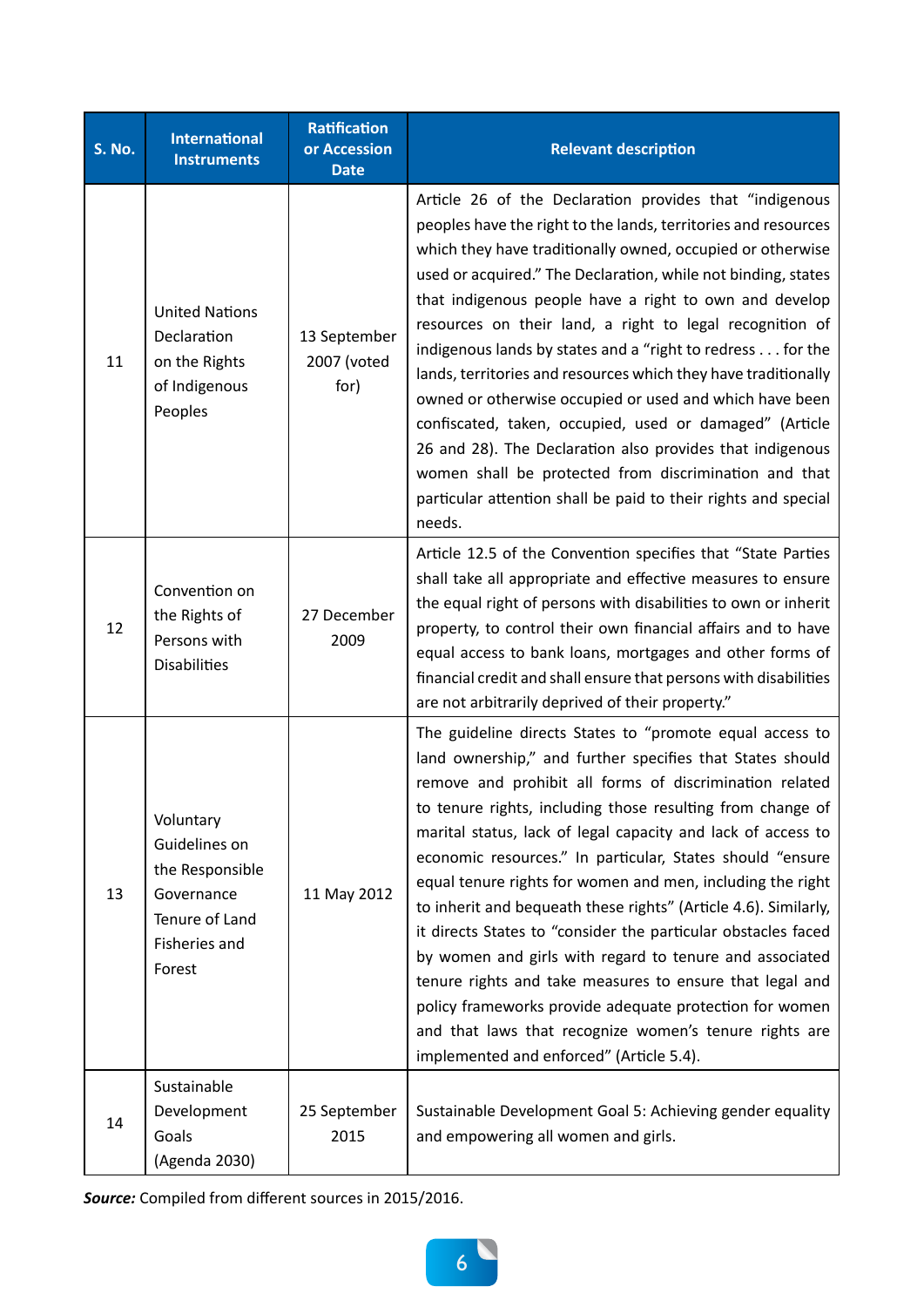## **2.2 NATIONAL LAND POLICIES, LEGISLATION AND WOMEN'S LAND ACCESS**

After the downfall of the Rana regime in 1950, the first democratic Government started to implement various laws and policies regarding land access and ownership. Several political parties, mainly Nepali Congress and the Communist Party of Marxist and Leninist (CPN-ML), led the land rights movement with the slogan of "jasko jot usko pot" which translates to "land to the tillers." The major laws included Birta Abolition Act 1959, Land Survey and Measurement Act 1963, Land Act 1964, Range Land Nationalization Act 1974, Guthi Sansthan Act 1976, Land Acquisition Act 1977 and Land Revenue Act 1977 (Adhikari, 2008). These Acts, however, did not address the lack of land ownership among women, landless or poor. The focus was instead on the improvement of agriculture through technology and encouraging the use of high yielding crop varieties.

This section provides a brief summary of the laws and policies that incorporates provisions related to women's access to and ownership of land and property.

#### *i. Muluki Ain (Civil Code)*

In Nepal, the *Muluki Ain* (Civil Code) governs inheritance laws, which is derived from the Hindu law. It was first adopted in 1854 and helped to preserve the sociocultural values as defined by the Hindu religion by legally validating the caste system and other customs, practices and beliefs that existed in Nepal in those times. The Code did not provide any kind of protection for women in relation to their property rights. For instance, No 2 of the Chapter on Father and Son states that all properties of the house shall only be divided to sons after the demise of the parents. In 1963, after the fall of the autocratic Rana regime, the *Muluki Ain* was completely revised. However, even the newly codified *Muluki Ain* remained discriminatory in relation to women's rights to land and property, depriving them of their right to inheritance.

In the year 1975, the Government of Nepal celebrated the International Year for Women and in the same year, the *Muluki Ain* was further amended and a clause on women's inheritance and property rights was included. The clause stated that if a woman remains unmarried up to 35 years of age, she would have a right to inherit property. However, the amendment was limited as it continued "if she gets married after getting a portion of the property, it should be returned back to the brothers after deducting the marriage cost."

After the declaration of the 1990 Constitution of Nepal and the Government's ratification of CEDAW in 1991, the need to support women's rights to property was highlighted by different women's and human rights groups. In 1993, the Supreme Court of Nepal issued a directive to the Government to introduce a Bill in Parliament that would guarantee women's right to inherit property. Following the Supreme Court directive, the Ministry of Women, Children and Social Welfare (MoWCSW) drafted a Bill, popularly known as the "Women's Property Rights Bill" in order to amend the existing Civil Code, which was tabled for discussion in the  $11<sup>th</sup>$  session of Parliament. However, it was not until 2001 that a parliamentary committee unanimously declared that women should have equal rights to inherit property. The Bill was eventually passed in the Parliament on 14 March 2002 and was sent to the King for his seal of approval and came into effect on 27 September 2002.

Some of the major achievements of the Eleventh Amendment of the *Muluki Ain* have been highlighted below;

- A daughter can enjoy the right to inherit her parent's property from birth.
- Previously, a wife had rights to her husband's property only if she was 35 years of age or the couple had been married for 15 years. This provision was amended and now a wife has equal rights to her husband's property immediately after marriage.

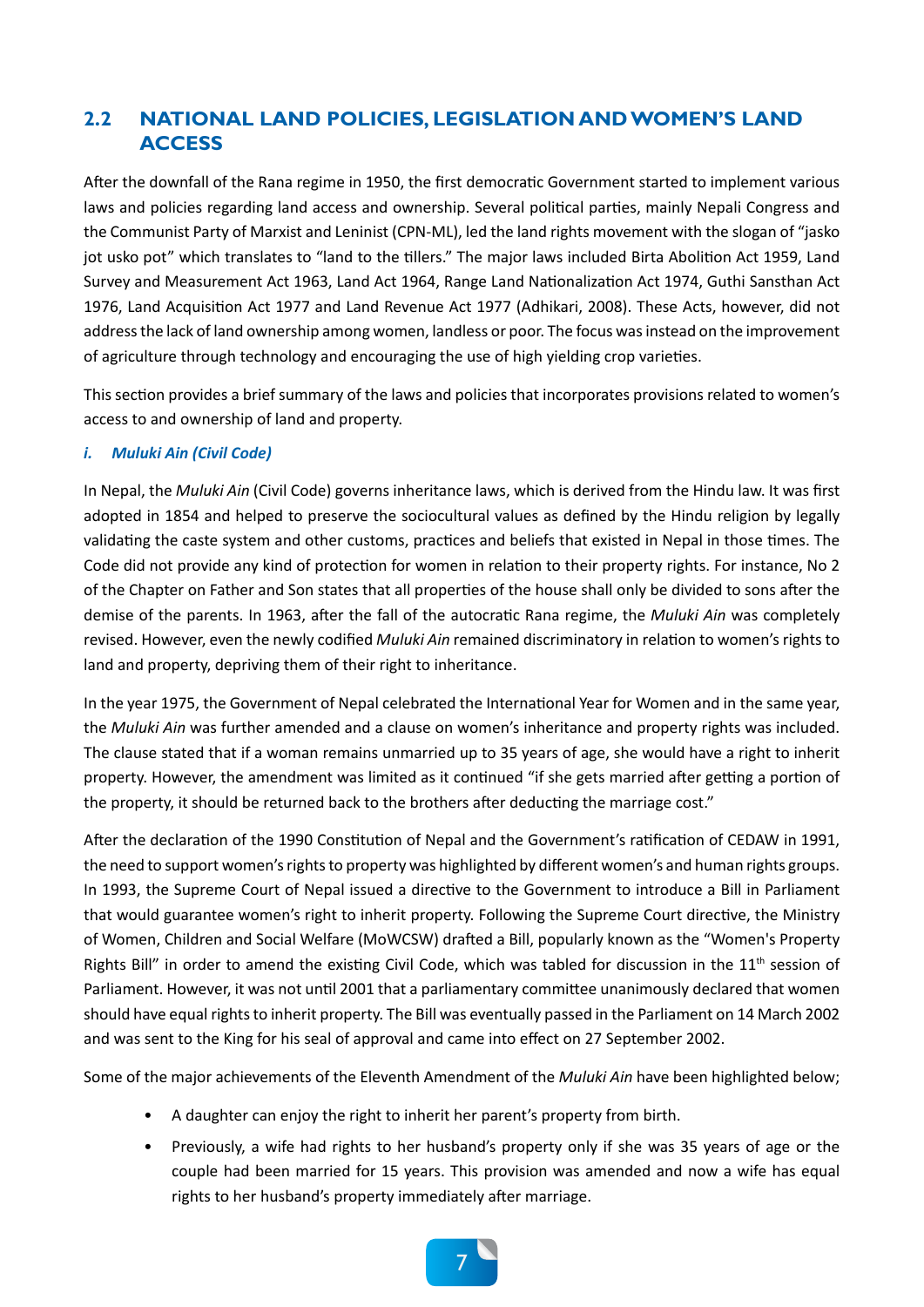- A widow is fully entitled to inherit her husband's property. The amended Act ensures her right to claim her share of property from the joint family and use this property even if she re-marries. Previously, a widow lost her right to property from her husband or his family if she was found to be sexually disloyal to her deceased husband or if she remarried.
- A divorced woman can claim alimony as well as rights to share property. Previously, divorced women could not claim any right to their husband's property. They could only claim food for five years after the divorce. This national code was changed due to the pressure from women rights activists, advocates and the Supreme Court decision in 2002.

However, even after this Eleventh Amendment of *Muluki Ain*, discriminatory provisions still prevailed. For example:

- Daughters are provided a share in ancestral property, but after her marriage she needs to return the ancestral property to her parental family.
- A married daughter is the last in hierarchy for succession.
- Women do not have functional rights to dispose of her property without consent of her family members even if she is separated from the family. In the case of an unmarried daughter, she has to get permission from either her father or mother. In the case of a widow or divorcee, she needs to get consent from her adult son if she wants to dispose off more than half of the immovable property she received in partition (Oxfam, 2012).
- The law does not recognize a transaction carried out by a woman without her husband's consent where the husband's property is concerned (CSRC, 2013).

In 2007, the *Muluki Ain* was further amended in line with the Gender Equality Act 2006 (discussed below). As per the amendment, an unmarried daughter is now allowed an equal share of property and need not return the property after marriage. However, married daughters are still not considered as partakers during partition. Most recently, a new Civil Code Bill has been proposed which will replace the *Muluki Ain*. The new Bill proposes equal inheritance laws, whereby sons and daughters are entitled to equal shares in property division, regardless of their marital status. The bill is still under discussion in the Parliament.

#### *ii. Land Reform Act 2021 BS (1964 AD)*

The Land Reform Act 1964 mainly focused on land use, distribution and regulation. The main objective of this Act was to redistribute land to tenants and improve agricultural production through new technology and promoting high yielding crop varieties. The Land Reform Act did not address any issues regarding women's access to land but rather entrenched the existing gender discrimination. One such example of this is that the tenancy rights could be transferred only to the husband, wife and son, but not to the daughter. The daughter could not get any tenancy rights from the landlords even if she was unmarried until the fourth amendment of the Act in 1996.

Subsequent amendment of the act in 2002, as well as amendment in 2006 after the introduction of the Gender Equality Act 2006 recognized women's equal rights to inheritance. As per the amendment in 2006, the word "daughter" has been inserted after the word "son" appearing in sub-clause (2) under the definition of a "family." Similarly, the words "husband, wife, son, mother, father, adopted son, unmarried daughter having attained the age of 35 years, daughter-in-law, grandson, granddaughter-in-law or elder or younger brothers living in the same family" that appeared in subsection 1 of Section 26 on "Rights and Obligations of tenant"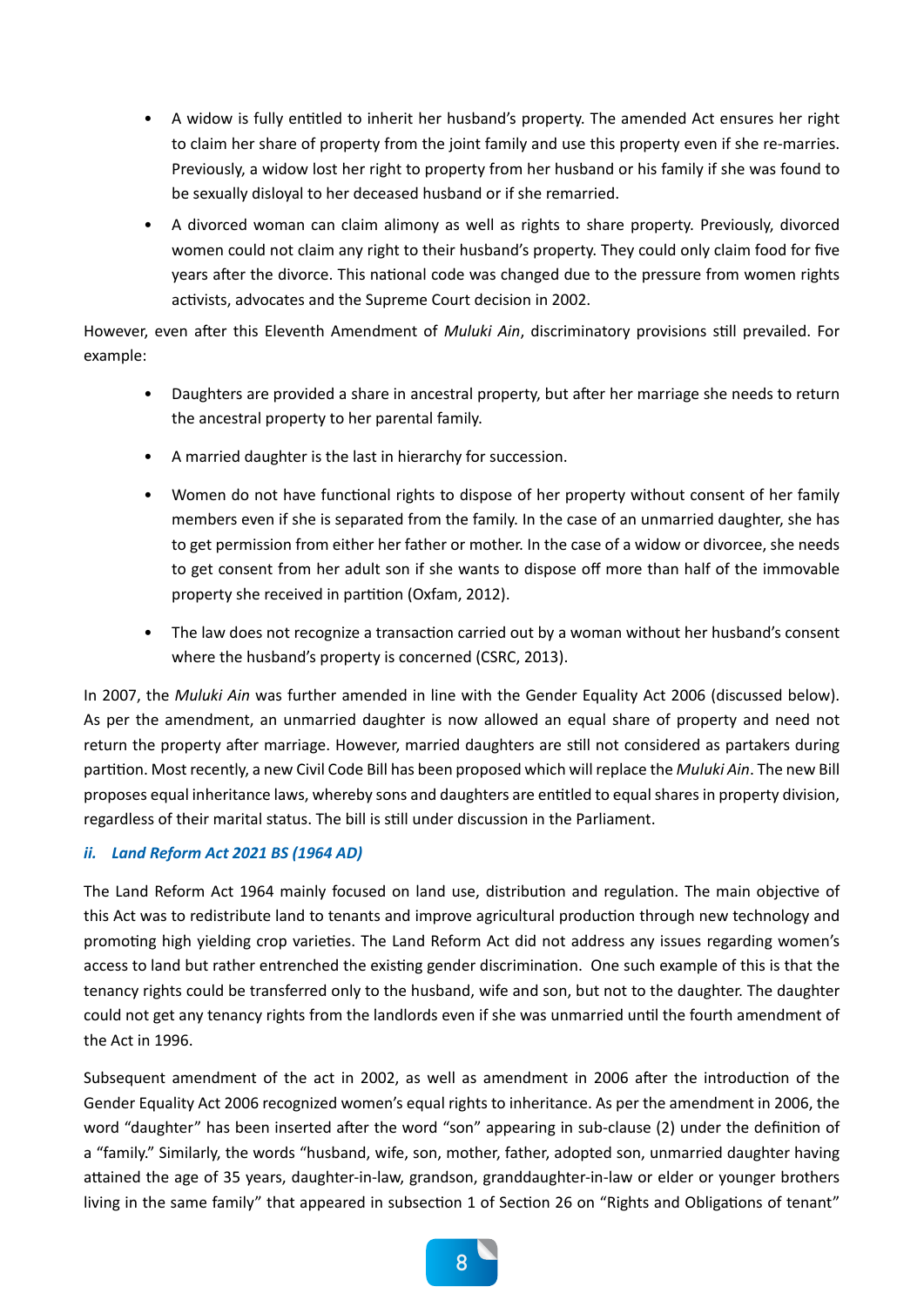have been substituted by the words "husband, wife, son, daughter, mother, father, adopted son, adopted daughter, daughter-in-law, grandson, granddaughter, granddaughter-in-law, elder or younger brothers or elder or younger sisters living in the same family." Through the amendment, therefore, the Act secured equal tenancy rights for wives, mothers, daughters, granddaughters, daughters-in-law and sisters of the family in comparison with other male family members.

#### *iii. Gender Equality Act 2006*

The Gender Equality Act 2006 repealed and amended 56 discriminatory provisions and removed gender inequalities perpetuated by several previous acts and also incorporated provisions to ensure women's rights. The Act amended a number of gender-discriminatory clauses of the *Muluki Ain*, including the provision that a daughter is required to return shared property upon marriage. Article 2(5) of the Act states: "an unmarried girl, a married woman, or a widow living separately may enjoy movable or immovable property on her own." Similarly, it also amended the provision for summons issued by the court to be received by a male family member as far as possible and the provision for divorce in the case of not having children within 10 years of marriage. Furthermore, the Act establishes sexual violence as a crime punishable by varying years of imprisonment, depending on the age of the victim.

#### *iv. The Citizenship Act 2006*

Land ownership certificate and citizenship in Nepal are interconnected. In the past, it was not possible to obtain a citizenship without a land certificate. The Citizenship Act (2006) has included provisions to grant citizenship in the absence of land ownership certificates. However, for obtaining a land certificate, one has to submit his/her citizenship<sup>3</sup> as a supporting document to the district land offices.

#### *v. Financial Bill 2072 BS (2015/16 AD)*

According to the Financial Bill 2072 BS, the following provisions are included to promote women's ownership of land and property<sup>4</sup>:

- The Government is promoting joint registration of land rights in the names of husband and wife and co-ownership (joint) certificate can be obtained with a minimum registration fee of NPR 100 (less than USD 1). An individual ownership which was previously registered either in the name of wife or husband can also be transferred into joint ownership certificate with a fee of NPR 100.
- Senior citizens, both men and women above 70 years can register the land in their name and receive 25 per cent tax exemption in land registration.
- A single woman more specifically a woman with a deceased husband receives 35 per cent tax exemption in land registration.
- When transferring the land within three generations of daughter or granddaughter, 50 per cent tax is exempted in land registration.
- Dependent family member such as a husband, wife, son, daughter, father or mother of a martyr who lost his or her life during People's Movement I, II and Madhes Movement need not to pay any tax for land registration.
- 

The provisions included in the Financial Bill are subject to change each year with the release of new Bill.



<sup>&</sup>lt;sup>3</sup> The issue of citizenship remains one of the most contentious issues in the country. However, since it does not fall in the scope of this study, it has not been further elaborated.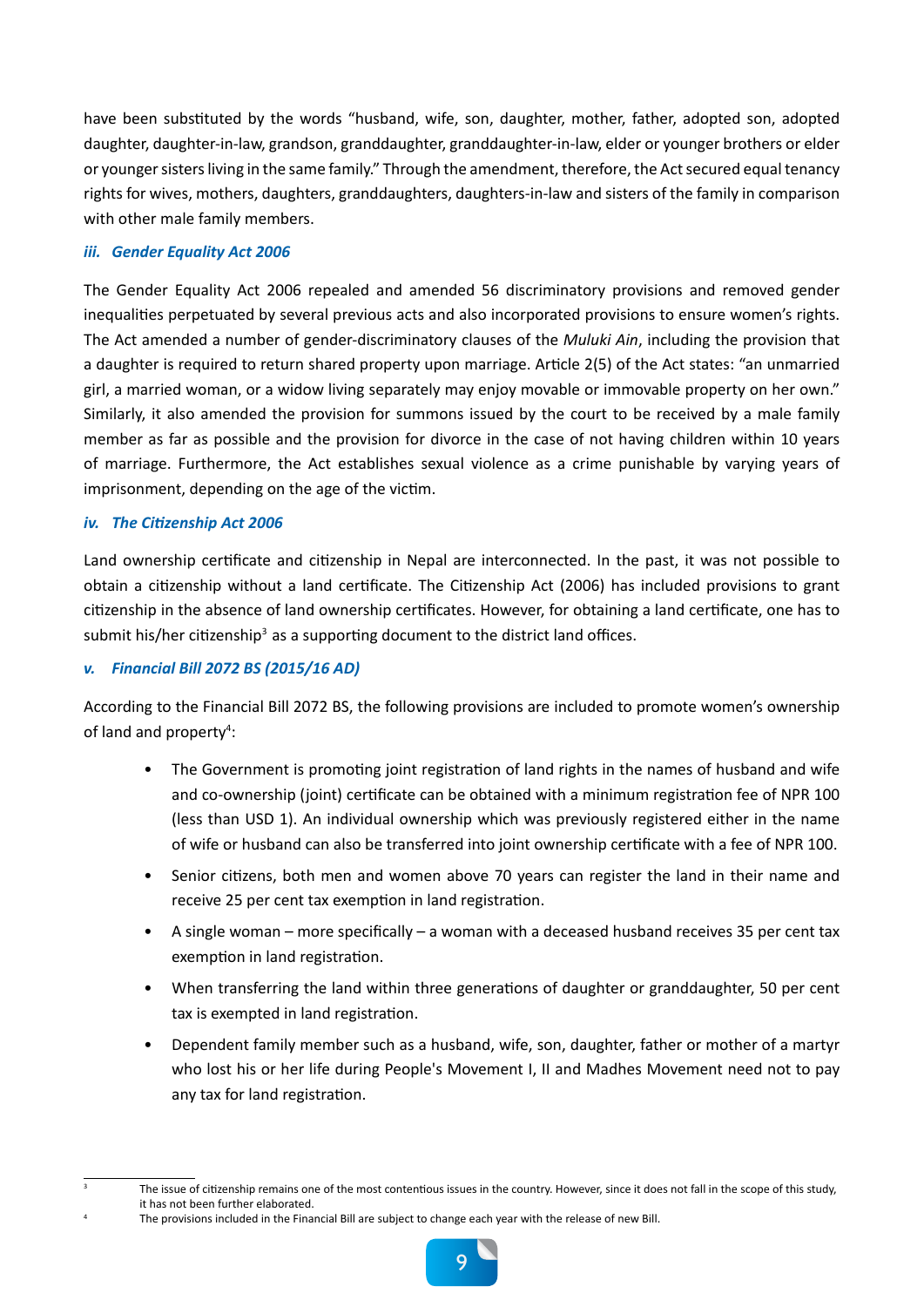- Disabled people, Dalits, or highly marginalized people receive 25 per cent tax exemption in land registration provided they have a supporting letter from a local Government such as a Village Development Committee (VDC) or Municipality or possess an official identity card.
- Landless, freed *Haliya* and freed Kamaiya<sup>5</sup> need not to pay any tax, service fee, prevention or restriction (*Rokka* – the action of restricting from sell or transfer of property) fee while buying the land with a bank loan.
- Depending on the geographical region, women in Nepal receive 25 per cent to 50 per cent tax exemption in land registration. However, if a woman receiving this provision decides to sell her property within three years, she needs to pay back the full amount (including the tax that was exempted) to the Government of Nepal.

Despite these progressive provisions to promote women's entitlement to land and property, there is lack of systematic and comprehensive outreach by the Government, which means that beneficiaries are not fully aware of the provisions included in the Financial Bill. It is, therefore, vital to design programmes to increase communities' awareness in relation to women's right to land and property and complement them with progressive provisions to bring a significant change with regards to equal access to land and tenure security for women in Nepal.

#### *vi. Constitution of Nepal*

The Constitution of 1950, 1963 and 1990 had no mention regarding women's land rights or inheritance property rights. Nepal's Interim Constitution 2007, Article 20 in relation to Rights of Women mentioned "Sons and daughters shall have the equal right to ancestral property." In the Constitution of 2015, Article 18, under Right to Equality, states that "All children have equal rights to ancestral property without any discrimination based on gender." Similarly Article 43 under Rights of Women states that, "Women shall have equal ancestral rights without any gender-based discrimination." This is a big step forward in terms of women's property rights in the country. It should however be noted that while the Constitution of Nepal has guaranteed equal property rights of women, it is not a panacea. A number of acts and policies will need to be drafted, or edited in the spirit of the Constitution and only through their effective formulation and implementation, the provisions of the Constitution can truly be attained.

## **2.3 AN OVERVIEW OF WOMEN'S LAND RIGHTS IN NEPAL**

According to the Ministry of Agriculture and Development (MoAD), approximately 73 per cent of women in Nepal are engaged in agriculture compared to only 60 per cent of men (as of 2010). Female-headed households in the country have increased by about 11 per cent from 14.87 per cent in 2001 to 25.73 per cent in 2011 (Central Bureau of Statistics, 2011), which means that the involvement of women in agriculture is increasing. The land transfer patterns in the register, however, showed no increase in the proportion of properties registered by women between 1997 and 2000 (Wily, Chapagain and Sharma, 2009). According to the population census 2011, in 10.17 per cent of households, women have official ownership of both land and residential property, whereas in 9 per cent of households women have ownership only of land. In 79.48 per cent of households, women do not have any ownership of land and/or residential property.

A system of agricultural bonded labour prevalent largely in the Mid and Far Western Terai districts. As part of the practice, thousands of Nepalese people, particularly those belonging to Tharu community served their masters as bonded labourers in order to pay back the loans that their ancestors had taken many years ago. Moreover, they neither got remuneration for their work nor did they get time to work outside to earn and pay back the loan. The system was abolished in Nepal by an Act of the Parliament in 2000.

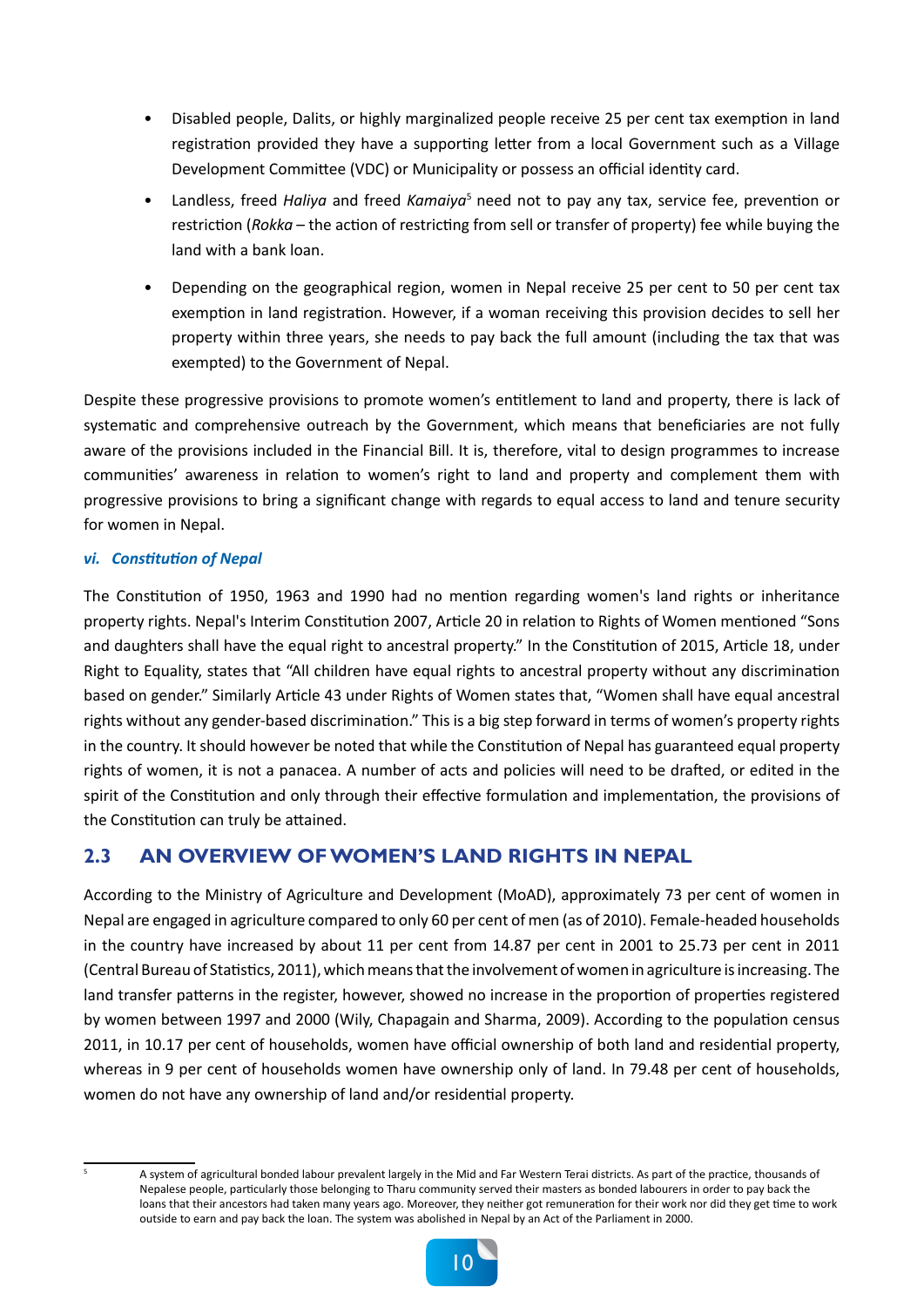As of today, there is no such provision for equitable land distribution to women. After the restoration of democracy in 1990, the Government gave more priority to gender issues in every plan but in reality very few programmes were launched to improve women's access to and control over land.

- In the Ninth Plan (1998–2002), Women Development Programmes were implemented to increase their living standard by improving the socioeconomic status for deprived women. It also focused on increasing women's participation in income generation activities and a self-employment programme by providing institutional credit with a further emphasis on education, women's health, violence and employment.
- ii. The Tenth plan (2002–2007), under the Land Reform and Management programme, highlighted the need to support land utilization, land information systems, land management and increasing the productivity and rehabilitation for freed *Kamaiya* to uplift their livelihood. Besides this, the Government increased access to credit for deprived and marginalized people in society. Under the Women, Children and Social Welfare Sector programme, the Government focused on capacity development programmes like increasing women's access to resources and women's participation in all spheres, as well as abolition of all types of discrimination against women.
- iii. In the Three Year Interim Plan (2007–2010), the Government implemented various programmes under Empowerment of Women and Gender Equality, which was focused as a public awareness programme against domestic violence and human trafficking, women's skill development, income generation and women's participation in policy and decision-making process of all levels (with a target of 33% representation). Land Reform and Management focused on ending the feudal type of land ownership pattern and increasing land productivity and granting access of land rights to landless, tenants and freed *Kamaiya*.

As a result of the programmes and interventions as part of these periodic plans, status of women improved to some extent and some land reforms were initiated. For instance, up until 2001, women made up only about 6 per cent of the Lower House and 15 per cent of the Upper House (where some of the seats were nominated by the King). However, in the 2008 Constituent Assembly elections, women comprised 33 per cent seats in the CA, which was possible because of adoption of a mixed electoral system, including First-Past-The-Post and Proportional Representation, substantially increasing their numbers. Moreover, through the District Women and Children Offices (DWCOs), the Government is raising awareness programmes against domestic violence through social mobilizers, who are also helping to form women's saving and credit groups in various communities. Similarly, a number of land reforms were initiated, including the Land Reform Act, which aimed at addressing the issue of landlessness. While laudable, these interventions have not been entirely successful in eliminating all forms of discrimination against women, or to remove all kinds of inequities in land distribution.

As pointed out already, none of these programmes focused on women's land rights, or on land allocation for women below the poverty line. It was only in 2007-2010<sup>6</sup> that the Government introduced targeted programmes to increase women's ownership of land, through providing 25–40 per cent tax exemption to women in land registration. It also promoted joint ownership of land certificates between husband and wife. As a probable result of this announcement, female landownership has increased significantly (from 11.7% in 2001 to 19.7% in 2011) (CBS, 2001; CBS, 2011). In Chitwan district alone, more than 51 per cent of land has been registered in the name of women in the year 2012 and 2013 (CSRC, 2015). According to a 2015 report of MoLRM, the highest tax exemption to women has been provided in Chitwan (USD 59,4157), followed by

USD 1 is equivalent to NPR 107.



<sup>6</sup> National Planning Commission Eleventh Periodic Three Year Plan (2007–2010).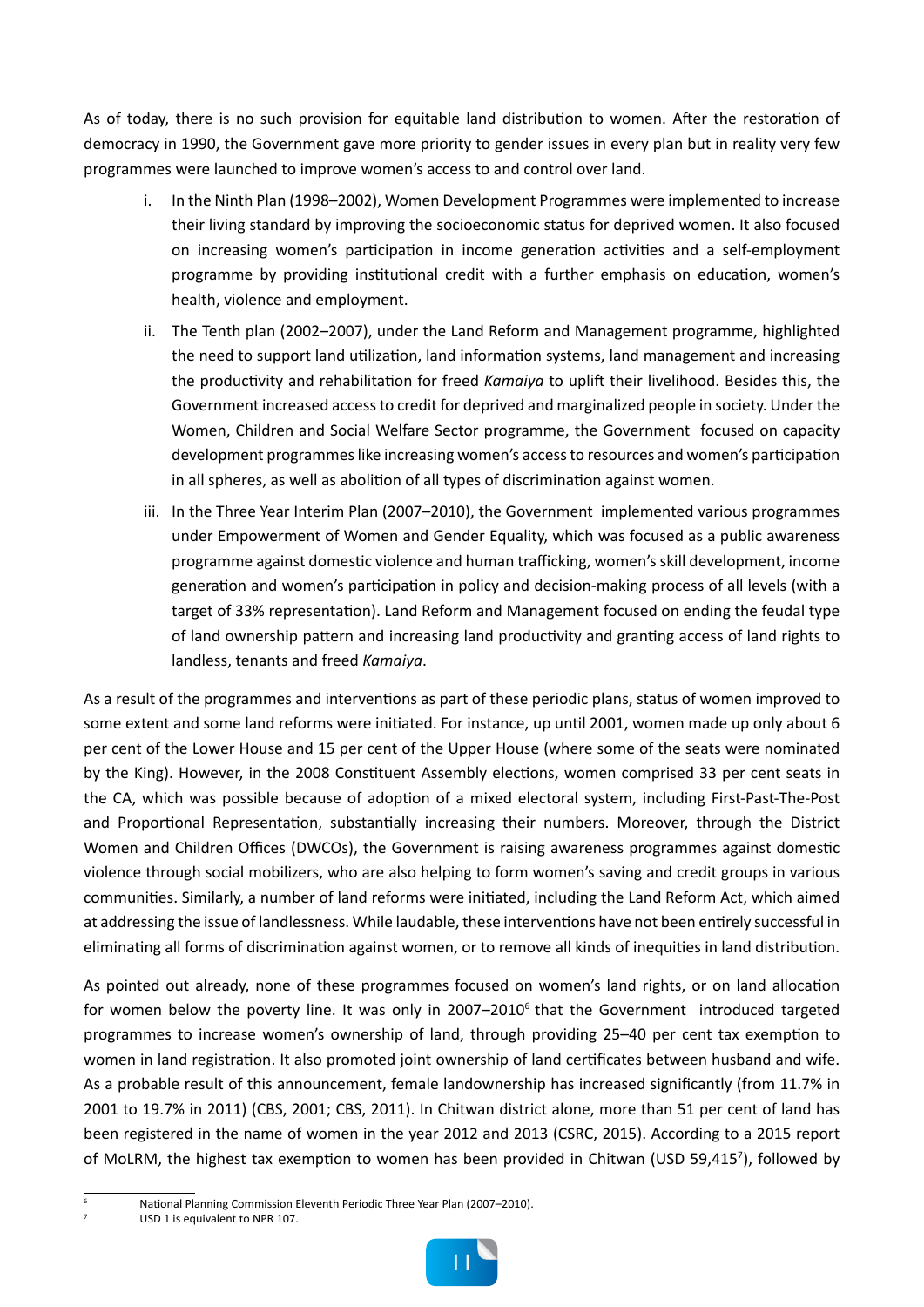Bhaktapur (USD 51,720), Makwanpur (USD 22,285), Sankhu (USD 19,595) and Kailali (USD 10,139). Such initiatives have also contributed to women's empowerment by enhancing their negotiation and bargaining capacity, increasing their involvement in community level activities and by building up their confidence (CDS, 2013).

## **2.4 CUSTOMARY PRACTICES ON WOMEN'S RIGHTS TO ACCESS LAND**

In most developing countries, both statutory and customary laws govern access to land. Customary laws emerge from unwritten social rules derived from shared community values and traditions. Customary laws limit women's rights to land to secondary rights mainly derived from their membership in patriarchal households (Almaz, 2007). The customary laws differ from one place to another and are governed by particular religions, cultures, social organizations of people and livelihood systems. Through this, society assigns the roles, rights and responsibilities to men and women.

The inheritance laws are primarily governed by the *Muluki Ain*, which is derived from Hindu laws and customary laws. The laws themselves are discriminatory against women's property rights due to a prevailing patriarchal societal structure and mindset. Under the Eleventh Amendment of the *Muluki Ain* 2002, daughters and sons have equal rights to inherit land, which radically challenged the cultural practices and social norms. However, even though formal laws mention that daughters and sons have equal rights to inherit land, when it comes to practice, these have not been followed. Cultural stigma promotes the belief that sons are considered as future caretakers of parents which acts as an obstacle for women to inherit land.

In Nepal, women's access to and control over resources is governed by different customary practices within different ethnic groups. One such example is seen in the fraternal polyandry (brothers marry the same woman) which is practiced among the people of Dolpo, Baragaun and Lo (Mustang) in Nepal (Bista, 2004). In this system, the inherited land is not divided among sons. Rather, they reside in a communal living arrangement and the woman moves to her brother's land. This practice prevents fragmentation of family land by attaching all males to the ancestral land and restricting the addition of non-family members (wives). Thus, women are deprived from ancestral land rights.

On the other hand, Bista (2004) outlines that in the Ranjbanshi ethnic group, daughters inherit family property after the death of their mother and the husband moves to his wife's mother's house after marriage. Therefore, Ranjbanshi women have more access to and control over all resources and their bargaining power is very high within the household. But this custom is no longer in practice due to influence by other customs. As a result, this ethnic group is changing towards a patrilineal society in which women's access to and control over inheritance of family property is limited (CSRC, 2013).

Some women from ethnic groups such as the Gurung, Sherpa and Thakali have more gender-sensitive land inheritance rights as compared to other castes like Brahmin, Chhetri and Dalit because these are matriarchal communities in which land and property is owned, managed, handled and controlled by women. Moreover, cross-cousin marriage is preferred among the Gurungs as it is believed that, through cross-cousin marriage, their property would not go to an outsider. Therefore, women's status is always strong in terms of control on both movable and immovable property (CSRC, 2013; Bista, 2004).

Despite the Government's many policies and laws, such as joint ownership and tax exemption for women during land registration, the customary practices, in most cases, act as a hindrance for women to access land due to caste, class, ethnic and geographical region and the widespread lack of enforcement of the decreed legislation. The different laws and policies that were formulated in the past did not address the issue of

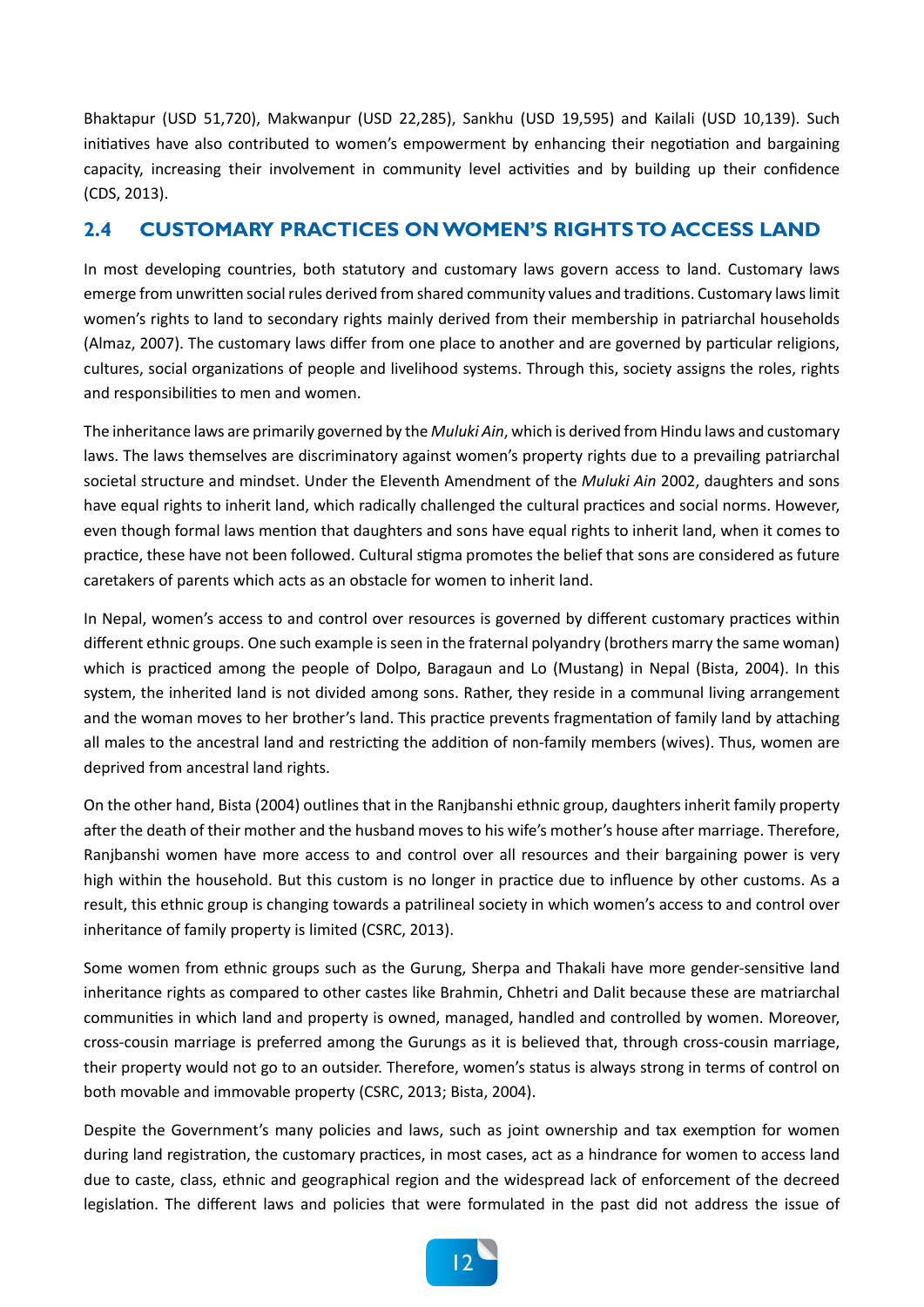customary rights and very limited programmes were implemented regarding women. In the case of indigenous people and Dalits, no particular laws or policies were formulated to address and enhance their rights and ownership of land. In Nepal, customary practices of different ethnicity or indigenous groups are not recognized or legitimized by law.

### **2.5 BARRIERS FOR WOMEN'S LAND RIGHTS**

In case of general property rights, the Government of Nepal is developing progressive policies and programmes such as amendment of the *Muluki Ain*, formulation of the women's domestic violence policy, concession on land registration and increasing women's participation in the decision-making processes. However, while these are certainly progressive when it comes to establishing the property rights of daughters, all these policies and programmes do not specifically address women's land rights and tenure security. In addition to legal barriers, women also face barriers due to traditional patriarchal structures prevalent in Nepali society, lack of strong implementation and monitoring of the existing provisions, lack of gender sensitive services within the Government machineries and limited outreach by the Government in relation to existing provisions. Some of the major barriers that hinder women in accessing their rights to land and property have been highlighted below:

## **2.5.1 GAPS IN POLICY AND PRACTICE REGARDING WOMEN'S RIGHTS TO LAND IN NEPAL**

As highlighted already, there have been positive policy interventions in relation to women's rights to land and property. However, the introduced laws and policies have several weaknesses. In addition, whatever laws and policies have been introduced, their implementation remains lax. Some of the major gaps in policy and practice regarding women's rights to land have been highlighted below:

- Even after the Eleventh and Twelfth amendments of *Muluki Ain* 2002, women are still discriminated on the basis of their marital status. The code provides that partition of property shall be done between the father, mother, husband, wife, son and daughter individually. All the coparceners shall receive equal share in the property in the course of making partition. This implies the equal inborn rights of son and daughter over ancestral property. However, married daughters are not entitled to the right of a share in property.
- The Eleventh amendment of *Muluki Ain* 2002 has given equal coparcenary rights to unmarried daughters. However, in reality even unmarried daughters cannot enjoy their equal rights over ancestral property as the law does not allow daughters to ask for partition on property with her parents, except in the case of forced partition.
- Although women have rights over their ancestral property either as a daughter or wife, in practice, they cannot compel their parents or husbands to give their share of property while their parents or husbands are alive. As long as the husband is alive and non-consensual, practice shows, the wife cannot get separated even after receiving her share in property. In practice, a daughter with the consent of her parents and a wife with the consent of her husband get their share of property.
- Traditional patriarchal practice in Nepalese society has further been incorporated within the legal framework. For example, a man can exercise his rights over half of the immovable property or all of the movable property at his own discretion even without the consent of his wife, son, unmarried daughters and widowed daughter-in-law.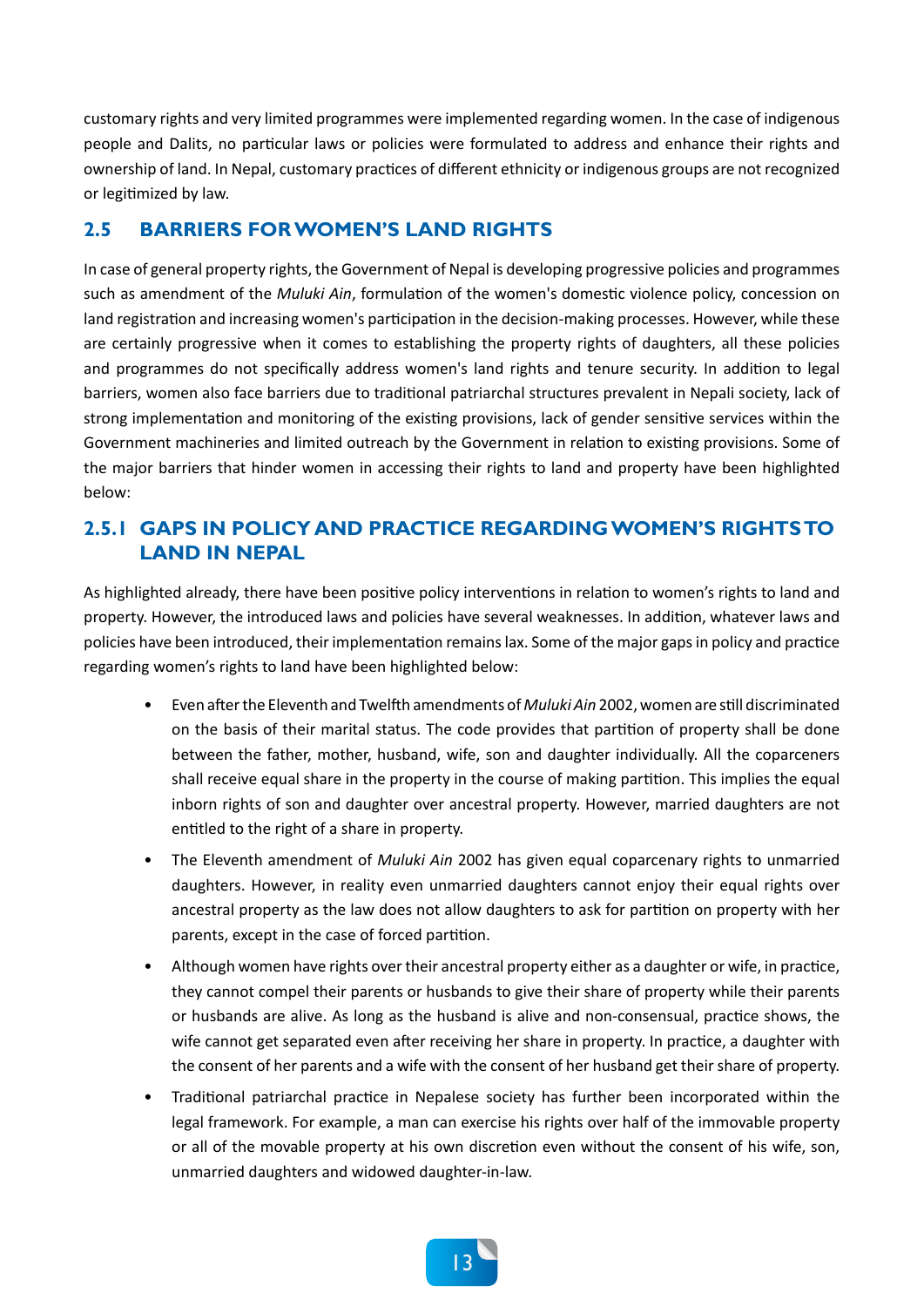- In practice, there is a need for documentary evidence for women to prove the origin of *daijo*<sup>8</sup> and pewa<sup>9</sup> to establish her ownership over the same property.
- Misuse of tax rebates by land mafias and real estate entrepreneurs has been observed and there is a lack of strong monitoring by the Government and CSOs. Recently, the Government has introduced a new rule to control misuse of tax exemption for women by land mafias stating that if a woman decides to sell the property within a three year period, she would need to pay back what she was offered as tax exemption.
- As noted earlier, a person needs to submit citizenship certificate to purchase land. A significant number of women, particularly from the southern belt of the country, have no legal documents such as citizenship certificate and marriage certificate with them. According to a study by Forum for Women, Law and Development (FWLD), approximately 4.6 million people are without citizenship certificates in Nepal.<sup>10</sup> The report notes that nearly 87 per cent of eligible men have acquired citizenship certificates, compared to approximately 74 per cent of women. The report highlighted that women, particularly from the Madhesi and Muslim communities face cultural barriers in acquiring citizenship as they depend on male members to apply for citizenship certificate. Additionally, women conflict victims, women with deceased husbands and those involved in flesh trade have been unable to get citizenship certificates because their husbands had disappeared and their in-laws feared that they would claim property if their applications were successful. Some women reported that their own biological family members did not want them to have a legal claim to family property and inheritance and therefore refused to support their applications for citizenship certificates. The report also brought to attention that without citizenship certificates, women are unable to acquire kinship or marriage documents. These are legal documents which all Nepali citizens should have to own land in their name in Nepal. Lack of these legal documents prevents women from enjoying their rights to inheritance and property.
- The Government is not implementing a gender sensitive monitoring framework for land ownership including joint or individual ownership. It is a strong tool to provide land to the women in many Latin American or African countries.

## **2.5.2 TRADITIONAL NORMS AND PRACTICES**

Patriarchal values and conservative social dynamics still influence the application of norms that are embedded in the Nepalese society. Males are usually the head of households and the decision makers. In most cases, women lack power and struggle for decision-making. As a result, their ownership, access and control over land and property are severely compromised. Some of the barriers that women face in terms of enjoying their rights to land and property owing to traditional norms and practice have been highlighted below:

- The daughter is considered as an heir only in the absence of a son in the family.
- In the case of unmarried daughters, families are apprehensive to make partition on property until and unless daughters get married. Since as part of traditional practice, daughters are married off and sent to their husbands' family and parents do not see the value in providing property to daughters.

<sup>9</sup> *Pewa* refers to the movable and immovable property given by her husband and the coparceners of her husband.

<sup>10</sup> <http://fwld.org/wp-content/uploads/2016/06/Acquisition-of-Citizenship-Certificate-in-Nepal-Estimation-and-Projection.pdf>



Daijo refers to the movable and immovable property given to women by their parents and relatives.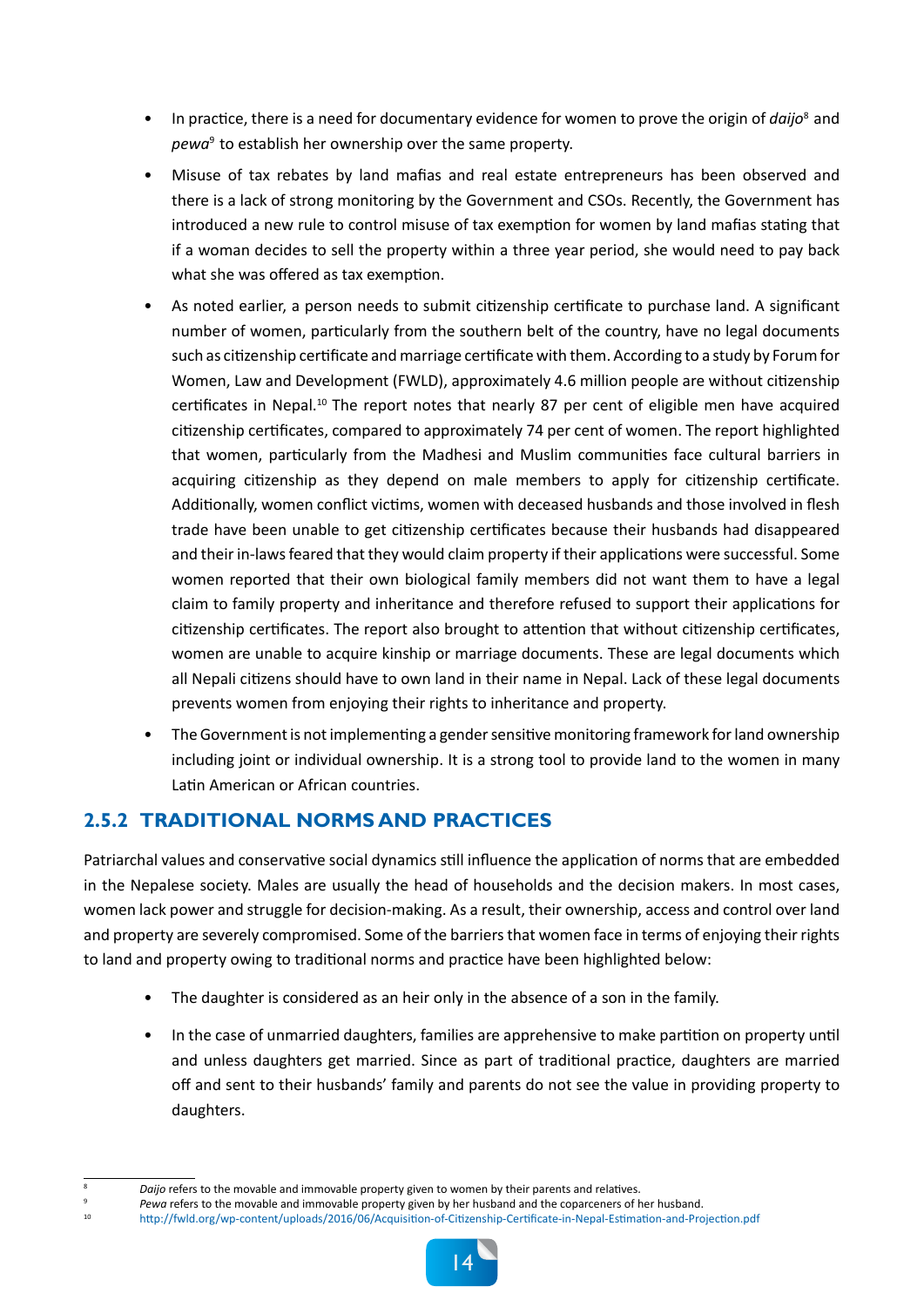- Although the Government has provided tax exemptions for women in different geographic regions and there has been rise in women's land ownership as a result, the irony is that women do not necessarily have the control over land that has been purchased in their name. It is mostly the men of the household who just use the woman's name to avail the tax exemption, while continue to control the land.
- Due to the prevailing patriarchal norms, the legal document or proof of tenanted land is received by men (mostly the head of the family). As a result, even if there is consensus between husband and wife to take the joint certificate of tenanted land (50% share of the tilling land), women do not necessarily have control over that land.
- There are arguments among family members as to why women require property in their names when everyone is living together and when no family member has wanted to claim over ancestral property.

## **2.5.3 INEFFICIENCY AND APATHY OF THE GOVERNMENT SYSTEM**

Although policies have already passed by the Government of Nepal, the promotion of women's land ownership issue still does not appear significantly in the Government's programmes and budget. It was only recently that the Eleventh Plan (2007–2010) of the Government of Nepal mentioned about tax exemption for women for promoting their ownership on land and property. At the same time, there is lack of gender sensitivity from the Government frontline officials and limited outreach of the existing provisions. Some of the major barriers that women face in relation to the Government system have been highlighted below:

- The MoLRM does not have any focused programme and budget for implementing and monitoring activities to improve the access to women's land rights.
- The MoLRM, District Development Committee (DDC), VDCs as well as the Municipality do not have record of accurate disaggregated data on women's land rights and do not have the practice of disseminating the progress on improvement of women's land ownership.
- There is a negligible number of female staff in land administration. So far, very few women have served as Chief Land Revenue Officer. Therefore, Government frontline officials, who are mostly men, are not officially trained on gender issues. Women community leaders interviewed during the study remarked that the officials' behaviour is often impervious towards women service seekers and devalues their concerns. Common comments of land officials include, "When your husband trusts you, why do you need a joint land certificate?", "Why are you spending money for this?" and "Who is giving you money for this?"
- It was also pointed out during interviews with women leaders that VDC Secretaries are not very friendly when providing the recommendation letter for joint land ownership; first, because they are not aware of the provisions on joint land ownership and second, even if they know, they consider it as an agenda of the advocacy groups rather than a provision set out by the Government.
- The Government of Nepal formed two High-Level Land Reform Commissions and a number of Landless Problem Solving Committees (also sometimes called Squatters' Problem Resolution Committee), but there is less than 20 per cent female participation (only one women member is in the working committee) and there is no mention about female participation in the ToR. The commissions have been appointed on an ad-hoc basis which is not recognizing women's participation in the process of formulating land policies and programmes.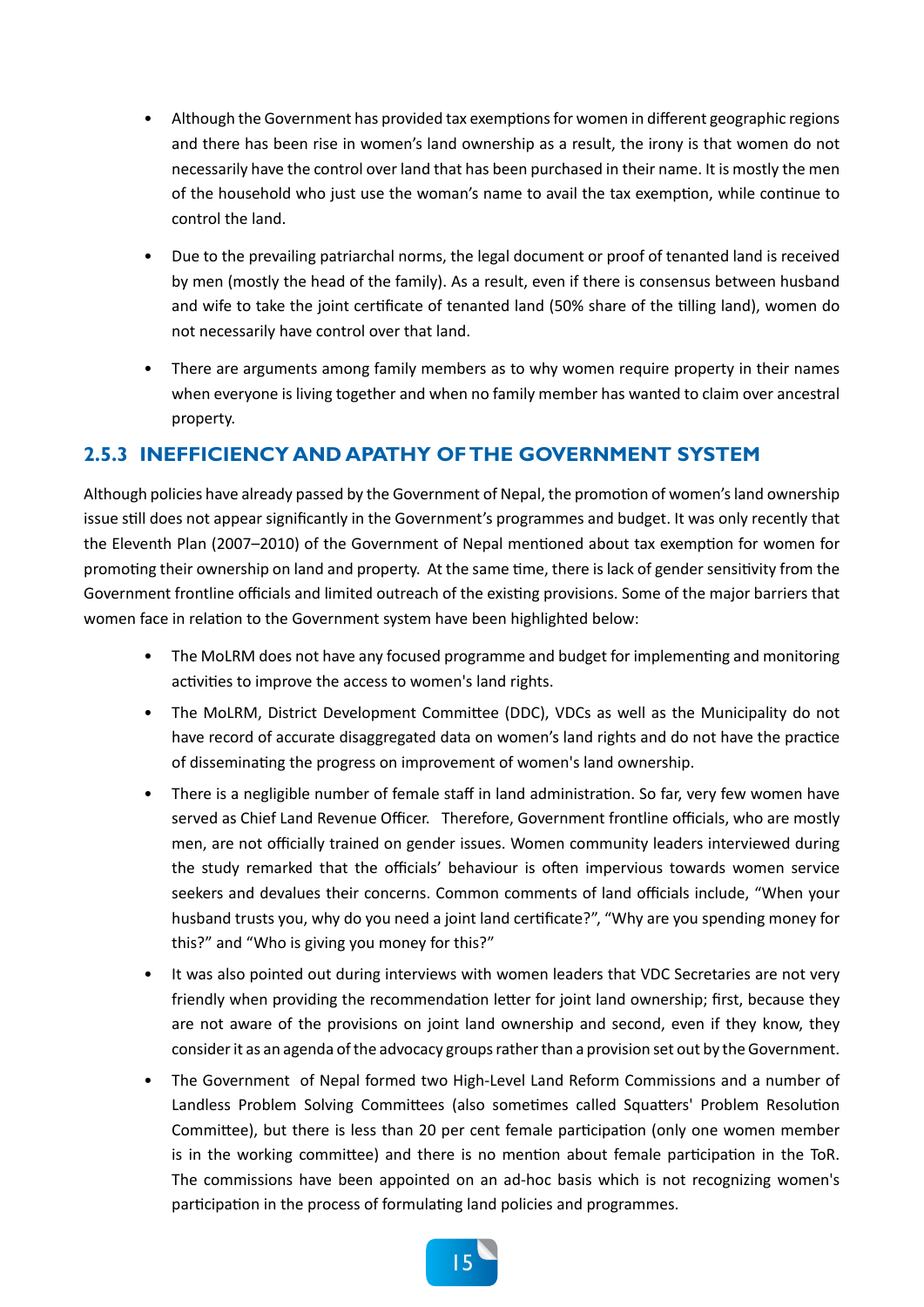- Due to the limited outreach by the Government of Nepal on the existing provisions to promote tenure security of women on land, there is a lack of clear information on procedures, programmes and supporting documents that need to be followed at the land offices. This results in hiring of scribers, who charge money for developing and preparing official documents. The scribers do not offer a standardized rate throughout the nation and service seekers suffer by paying random prices which varies in each district.
- So far, the Government of Nepal has not developed local women paralegals to facilitate women's access to land, whereas in many Latin American and African countries, the Government has been training local men as well as women paralegals to promote women's access and ownership of land.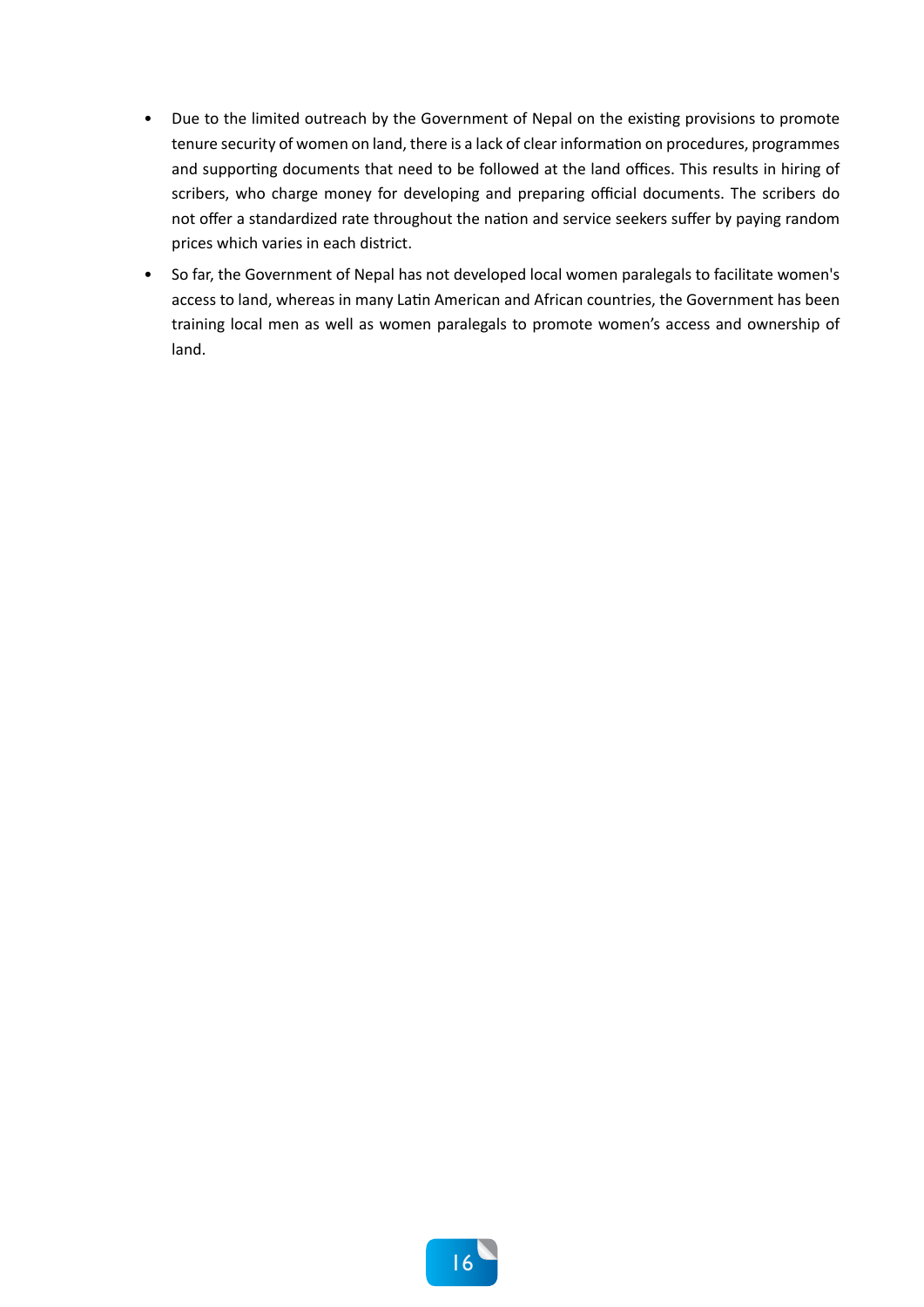## **PART III INTERNATIONAL EXPERIENCES-BEST PRACTICES ON GENDER RESPONSIVE LAND TENURE SECURITY AND OWNERSHIP**

### **3.1 REVIEW OF INTERNATIONAL LEGISLATIONS AND PRACTICES''**

In many countries around the world, policy efforts have been made to improve women's access to land and tenure security. The best practices of gender responsive legislation, programmes and land tenure security in 10 countries have been summarized below to highlight their relevance to the Nepali context.

#### **3.1.1 Asia**

#### **Cambodia**

Cambodia's Land Administration Law provisions a 30 per cent **female representation among the Cadastral Commission** which facilitates the promotion of gender responsive programming and monitoring. Recently, the Government is providing more **incentives such as daily allowances and transportation for women to register land in their name** (USAID, 2006). Nepal has also provided incentives to women to register land in their names through provision of tax exemption, as well as a minimal fee for joint land registration in the name of husband and wife. Despite this, it has been reported that it is challenging for women from rural areas to come to district headquarters to fulfil the formalities. If the Government can provide travel and a daily allowance to women during their travel, this would be an added incentive as well as a relief to many.

#### **Philippines**

The Administrative Regulation Act 1998 of Agrarian Law of the Philippines mentions that if two people are living together, regardless of whether they are married or not, it is mandatory to own the land jointly **and that written consent of both partners is required for any kind of land transaction** (USAID, 2006). The Agrarian Law also states that Government programmes should be gender sensitive – including designing gender sensitive indicators and that local Government or provincial Government should be responsible for gender responsive customer service. It also requires **conducting baseline surveys of women's land rights and tenure security**. In Nepal, such baseline surveys are missing, which leaves a vacuum when designing plans and policies. If each district can conduct such baseline surveys, it will serve as a guideline to develop action plans on designing and implementing gender responsible programmes on land security based on the status of a particular district.

#### **Sri Lanka**

The 2008 Housing Regulation of Sri Lanka provided that the Housing Authority in charge of providing loans would give preference to **joint loan applications from spouses, widows, divorced or separated women** (OHCHR and UN Women, 2013). Similarly, the North East Housing Reconstruction Programme gave financial aid to reconstruct houses damaged by the war. The application form for financial aid needed to be signed by both spouses and the money was deposited into a joint account maintained by both the husband and the wife. Priority was also given to female heads of households in the application process (OHCHR and UN Women, 2013).

 $\frac{11}{11}$  These examples have been derived from studies and documents available online. It is not to say that the countries included are perfect in relation to women's land rights. Additionally, the effectiveness and success of these policies and programmes have not been studied.

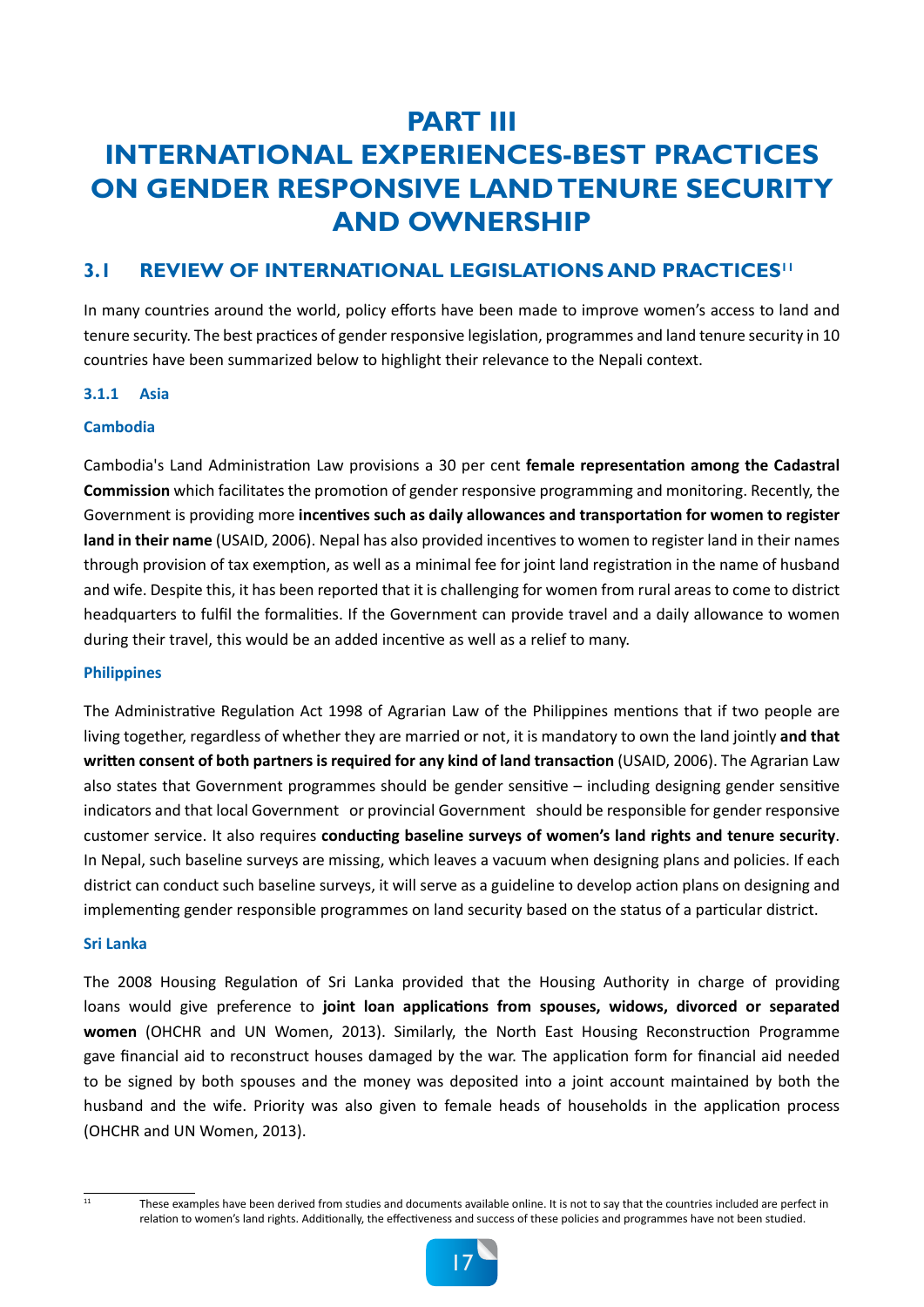Nepal too has passed through a decade-long armed conflict and most recently an earthquake that rattled the country in 2015. With reconstruction process picking pace, Nepal could draw lessons from Sri Lanka in ensuring that the grants and loans provided for housing reconstruction are given jointly to spouses.

#### **Timor-Leste**

The Timor-Leste's Land Law 2013 provisions free registration of land for women. If the landholding household has no legal documents, local testimony is enough to prove women's land ownership. The Government has also trained **local paralegals to facilitate women's access to land or land registration of women- including joint ownership**. Additionally, one of the many services provided by the Court of Timor-Leste is **free legal aid to women**, with a specific focus on the poor (CEPAD, 2014). Timor-Leste has a provision called "prenuptial agreement" which requires the disclosure of property before marriage. In the case of divorce, the property should be equally divided legally between the wife and the husband. Any decision related to property should be in agreement between the wife and husband (CEPAD, 2014). One important intervention that Nepal can learn from Timor-Leste is making provisions for local paralegals (called Scribes in Nepal) as well as providing free legal aid to women so that they are not under financial pressure to meet the high fees charged by paralegals and other service providers.

#### **3.1.2 Latin America**

#### **Nicaragua**

The Agrarian Law 278 provisions the formation of a **committee on the monitoring of women's land rights or joint land ownership between husband and wife** (USAID, 2006). In 2014, Nicaragua made arrangements for a **separate bank for women to buy land with 0 per cent interest rate**. Women have 30 years to pay back the loan they take from the bank, or earlier if they wish or have the means to do so. This could be a promising initiative for Nepal too as many women are not in the position to pay back the high interest charged on loans, both formal and informal, sometimes as high as 40 per cent. Additionally, the monitoring mechanism could be strengthened through the appointment of a committee similar to that in Nicaragua.

#### **Peru**

The 1987 Law of Peasant Communities of Peru provisions for **rights of women in common property – especially public land, communal land, communal forest and public rivers.** The law  first  requires membership of community for private and public services, and ownership of land. Without the membership, land rights are not granted. Due to the high membership of women in the community, more than 30 per cent of women now represent the local authority or municipal authority. The Government provides **production and marketing funds to women and supports women-led business in both rural and urban areas.** A lesson from Peru is that women's involvement in economic and business activities results in active participation of women in different government or non-government activities and committees (USAID, 2006).

#### **Plurinational State of Bolivia**

The Bolivian Family Code 1979 protects joint property of both husband and wife – or any property acquired during marriage by the couple and mentions that **both husband and wife have equal rights whether it is state provided property or property acquired from investment** (USAID, 2006). In addition, the Government appoints and trains paralegals where a 50 per cent representation of women is compulsory. Additionally, it is mandatory for the Government to produce and publish **gender-disaggregated data in relation to women's access to land.** Moreover, a gender-responsive monitoring framework is used to ensure that provisions for women's access to land are adequately implemented. While an important achievement for Nepal in the 2011 National Census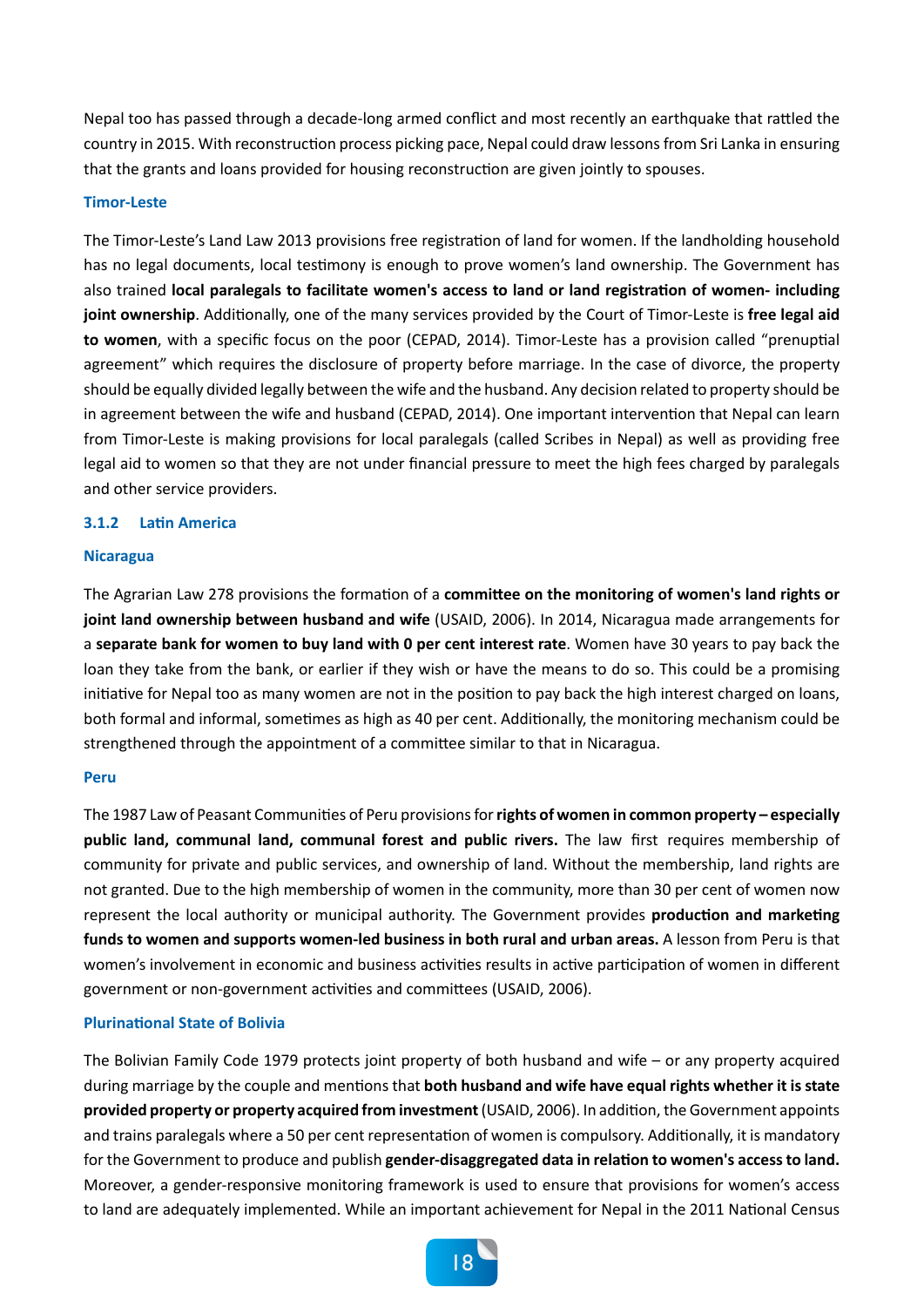was that, for the first time, it provided data on status of women's land ownership. The data was, however, not comprehensive. Like Plurinational State of Bolivia, Nepal could also annually disclose the progress on women's land and tenure security publicly, which can further contribute to plans on land and tenure security of women. In Nepal, there is no provision for appointing and training women scribers (equivalent to that of paralegals) to support the women service seekers at the land offices. Introducing this provision could be an important intervention as they can facilitate women's access to land and provide support in filling out applications and guiding them throughout the registration procedure.

#### **3.1.3 Africa**

#### **Ethiopia**

The Family Code of Ethiopia recognizes two types of properties; personal and common. The personal property is the one which a spouse owns on the day of marriage. Upon divorce, the common property is divided equally between husband and wife (USAID, 2006). According to Federal Law 1997, women are allowed to hire workers, cultivate their holdings and secure their rights. The law provides a system of allocating land to women and transparency on land titling for user rights. The law also requires the Federal Government to **ensure women's participation in land governance** and to secure their user rights (USAID, 2006). Similarly, **to measure and survey the land for new registration, the Government formed a local committee, where it is mandatory that at least one-third of members are women**. Women still are in small numbers in such committees in Nepal and an increased representation of women in the Land Survey and Registration Committee can help more women become aware of their rights on land and property.

#### **Uganda**

The Government of Uganda formed a Committee on National Land Policy with diverse participation of CSOs – Government officials and women land rights activists – which led to ensuring women's land rights in the National Land Policy 2011 (OHCHR and UN Women, 2013). The policy **ensures land rights of widows, HIV affected women, pastoralist women and indigenous women** (OHCHR and UN Women, 2013). The Uganda National Land Policy ensures that at least 30 per cent of agricultural land should be controlled or transferred to women's use or ownership. The Global Land Tool Network (GLTN) together with the Government of Uganda has been implementing **Gender Evaluation Criteria (GEC)** in the districts to ensure the developed land tools are gender responsive (GLTN, 2014). In Nepal, NGOs and UN agencies are piloting GLTN and land tools such as GEC and **Social Tenure Domain Model (STDM)** to assess and ensure the developed policies are pro poor and gender responsive. The agencies are also liaising with the GLTN headquarters for the country level engagement, which could be a fruitful initiative in terms of ensuring that the land polices are pro poor and gender responsive.

#### **Zambia**

Zambia's National Land and Administration Policy requires the governmental institutions to ensure that at least 30 per cent of land ownership is in the name of women. The Government of Zambia also developed procedures to provide information regarding women's access to land, build the capacity of rural women and develop leadership of women to ensure their land rights (OHCHR and UN Women, 2013). **Zambia has also established a special victim support unit within its police force to protect women from property grabbing after the death of a spouse** (OHCHR and UN Women, 2013). In certain districts of Nepal, a number of CSO are trying to strengthen the negotiation, advocacy and leadership skills of female community members, particularly in relation to land issues. Such initiatives should be expanded so that more women become aware of their rights and are capable to fight for them.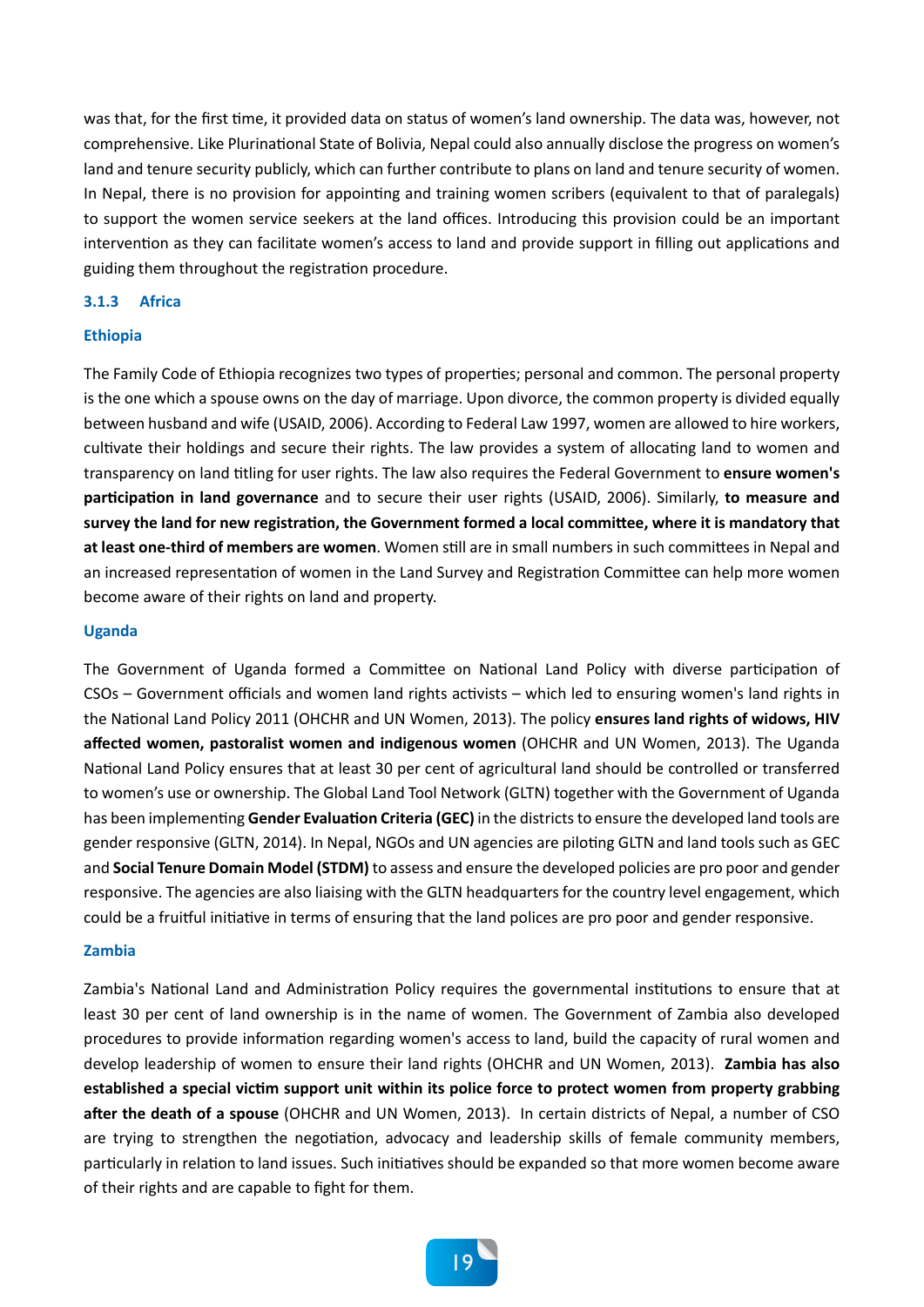In addition to the aforementioned programmes, policies and interventions, there are other international best practices that Nepal can learn from. Brazil, Colombia, Costa Rica, Honduras and Nicaragua have passed agrarian legislation which decrees **joint adjudication and titling of land to a couple**. In 2001, Viet Nam revised its Marriage and Family Law, making way for **joint use rights of husband and wife**. India also started a joint land ownership Pattas (certificate) recently (OHCHR and UN Women, 2013). Moreover, the Single Women's Rights Forum advocated for women's land rights in India, Bangladesh and the Philippines, showing that when women organize and voice their opinions, women friendly land policies and practices can be formulated and also implemented (OHCHR and UN Women, 2013).

In all of the surveyed countries, the Constitution recognizes equal property and land rights of women and men. This is further supported through Land Reform Acts, Family Property Laws and/or Civil Codes and dedicated institutions such as committees like National Land Policies, Village Land Committees, Land Survey Committees and Land Administrative Committees. More progress on women's access to land is seen where there is a strong development of a monitoring system, a **gender sensitive framework and proactive participation of women in policy formulation and implementation**. Some African countries like Zambia, Uganda and Namibia used quotas to ensure that a certain percentage of agriculture land is controlled by women and that a certain percentage of the female population holds the land. While affirmative actions have been taken in Nepal, a lot still needs to be done to ensure that women are able to exercise their rights to land and property freely and fully.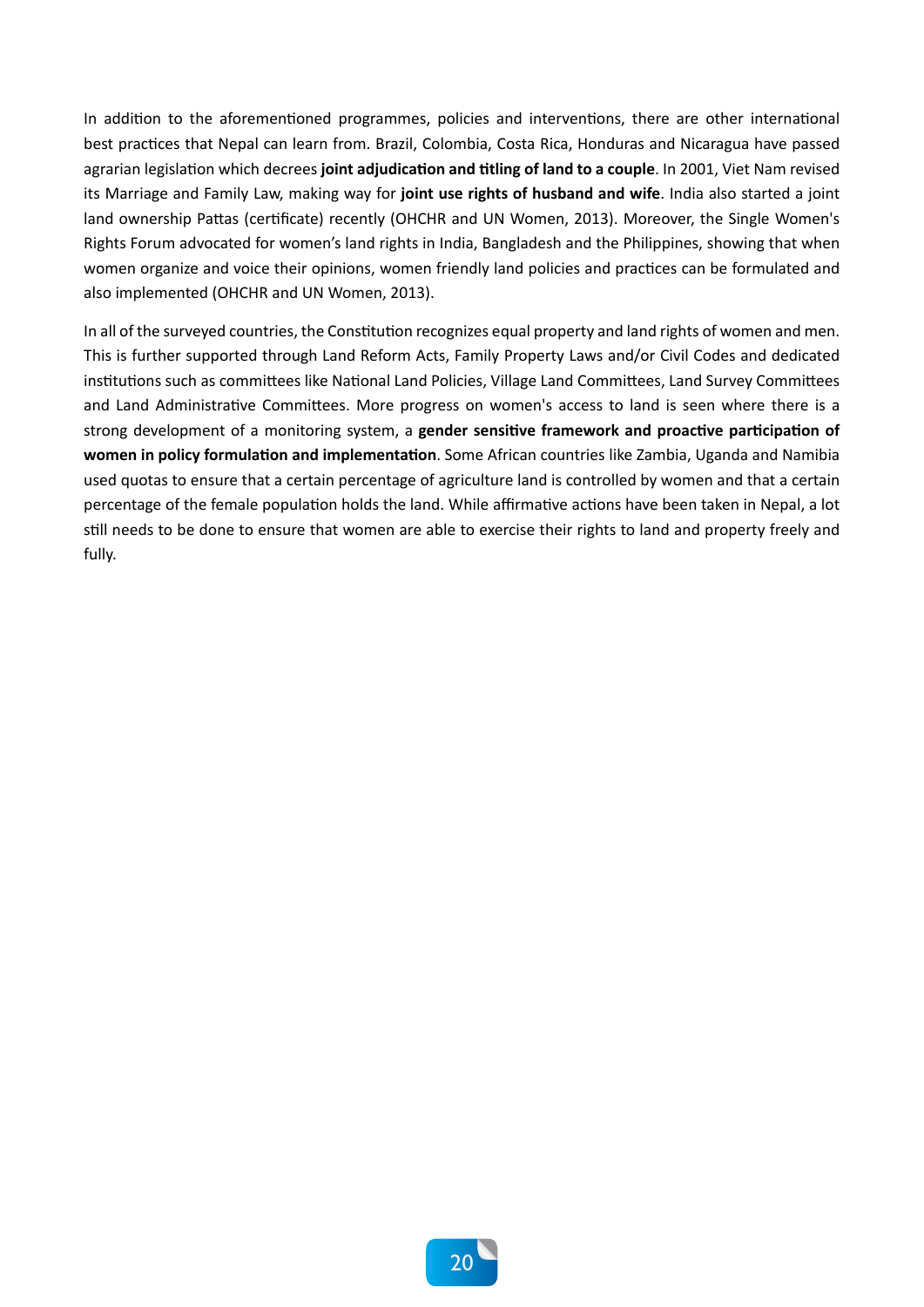## **PART IV CONCLUSION AND RECOMMENDATIONS**

## **4.1 CONCLUSION**

The Eleventh Amendment of the *Muluki Ain*, the Interim Constitution of Nepal 2007 and most recent the Constitution of 2015, have provisions ensuring women's equal access to land and property. However, due to prevailing traditional practices and a patriarchal mindset, women continue to be marginalized in terms of land ownership. Despite the fact that women marched shoulder to shoulder with men during the movements of the 1950s, 1990s and 2005/2006, the Land Reform Programme introduced in 1964 and the ensuing Land Reform Act was not in favour of women – landless or poor. Focus was rather directed towards the improvement of agriculture through technology and high yielding varieties. The land laws should be inclusive and distribute equal land ownership among men and women in order to increase agriculture production. However, Nepali land legislation continues to ignore gender issues.

Nepal has signed a number of international treaties and conventions ensuring women's rights to land and property and has formulated a few progressive policies and programmes on women's property rights. However, it has not adequately focused its policies and programmes on ensuring women's land rights in the country. The Government of Nepal does not have accurate data on women's land rights. There is no programme for women's land rights at a local or district level. No budget has been established for securing land rights of women. There is also a lack of a strong joint monitoring mechanism from the Government and CSOs on women's property rights and land tenure security. The status of policies and legislations seem progressive but has not been fully accepted and implemented in society. As a result, more than 80 per cent of women are deprived of land ownership or land property and are facing insecurity and structural violence in day-to-day life.

What Nepal needs is proactive participation of women in the process of formulating policies and programmes that would enable them to claim land resources and secure their rights. Although policies and programmes are being developed to enhance women's land and property rights, a traditional and patriarchal mindset still exits which is hindering effective implementation of the new policies and practices. Therefore, it is important to continue to raise awareness on the importance of ensuring women's rights to land and property and train women so as to build their capacities to fight for their rights and tenure security.

## **4.2 RECOMMENDATIONS**

Based on the review of national legislation, policies, practices and international best practices, the following policies and practices are recommended.

#### **Policy level recommendations**

- i. Women's land rights should be recognized as human rights issue by the Government, international community and others concerned.
- ii. Proactive participation of women in policy formulation and implementation should be ensured.
- iii. Joint land occupancy rights of men and women over each farming plot, if being managed by a family, should be strongly considered.
- iv. Independent land rights of women should be guaranteed especially for single women, including unmarried daughters, divorcees and widows managing the field.

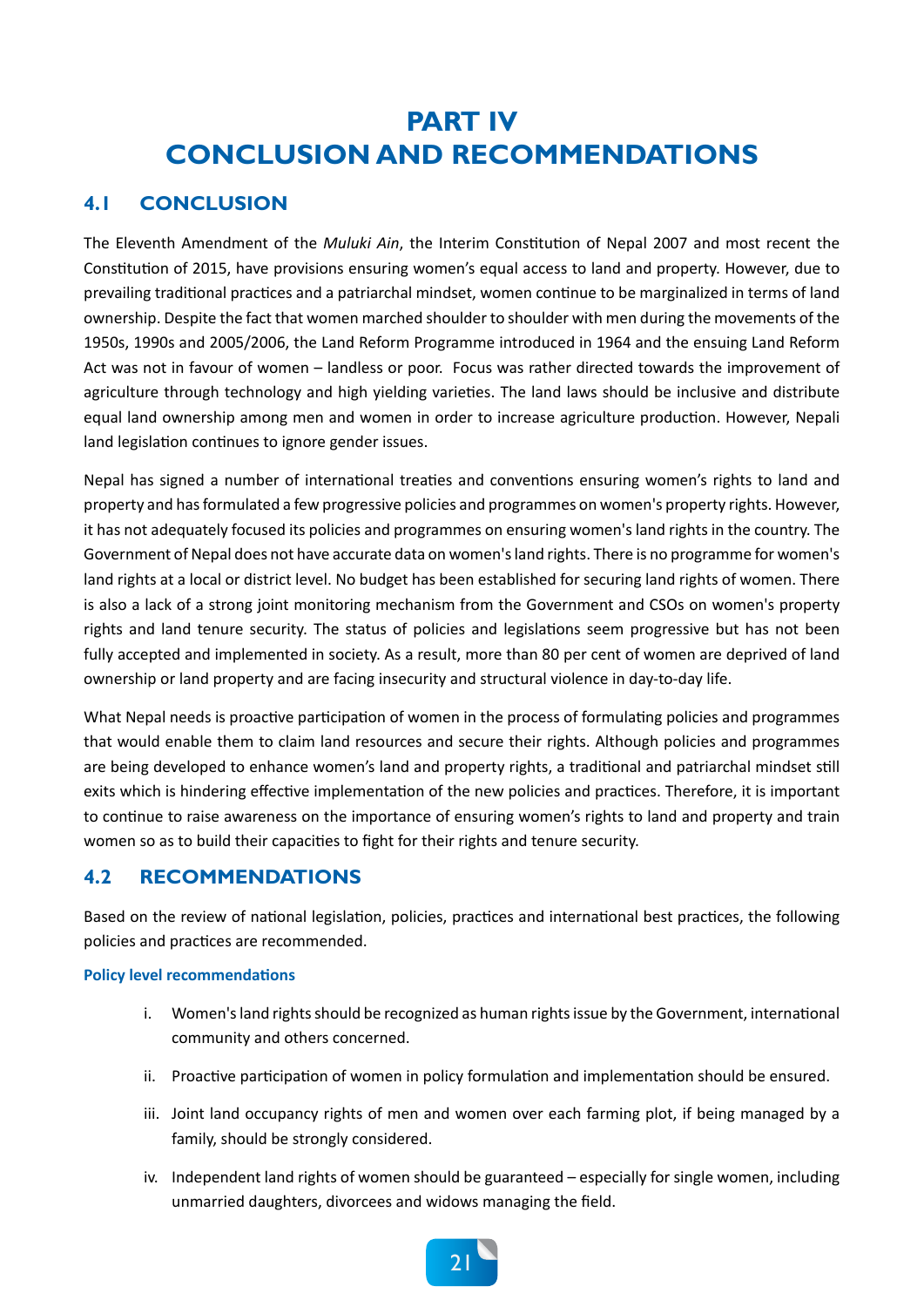- v. Implementation of the *Muluki Ain* especially the provision of women's property rights as well as laws and bylaws at grassroots level should be enforced.
- vi. The Constitution of Nepal which was promulgated in September 2015 guarantees women's equal rights to land and property. However, it is equally important to draft relevant laws and policies reflecting the constitutional provisions and ensure their effective implementation to truly ensure gender equality in practice.

#### **Administrative recommendations**

- i. There is a need for gender-sensitive land tenure context mapping at all levels, from VDCs or municipalities and from district to national level.
- ii. VDCs and DDCs should allocate budget for women's land rights and specific programmes on women's tenure security on land.
- iii. Produce and publish gender-disaggregated data in relation to women's access to land.
- iv. Consider the establishment of a separate bank for women to buy land with a 0 per cent interest rate.
- v. A baseline survey of women's land rights in Nepal to effectively develop policy targets and measure progress, new survey and provision of joint or individual land ownership of women.
- vi. Compulsory provision for women's land rights and joint title in the names of spouses while the Government distributes land.
- vii. GEC should be applied while designing policies, programmes and other tools to ensure gender responsive land administration, management and governance.
- viii. Make written consent of both partners a requirement for any kind of land transaction.

#### **Capacity-building and outreach related recommendations**

- i. Training especially focused on women's land rights should be provided to concerned officials including VDC Secretaries, district level Government officials and local land administration and management personnel.
- ii. Free legal aid for women should be made available to facilitate women's access to land or land registration of women – including joint ownership.
- iii. The Government needs to develop and implement a comprehensive and systematic outreach strategy to sensitize communities regarding women's land rights and enhance awareness ensuring women's access to these legislative provisions for promoting tenure security on land.
- iv. CSOs and civil society need to work collectively to change the feudal and patriarchal mindset in the society.

#### **Community level recommendations**

- i. In the case of managing communal and other public land, a management committee should be formed bringing in the concerned community people, which must include no less than 50 per cent women.
- ii. Women's groups at the community level should be provided with collective rights for managing previously unused or fallow lands.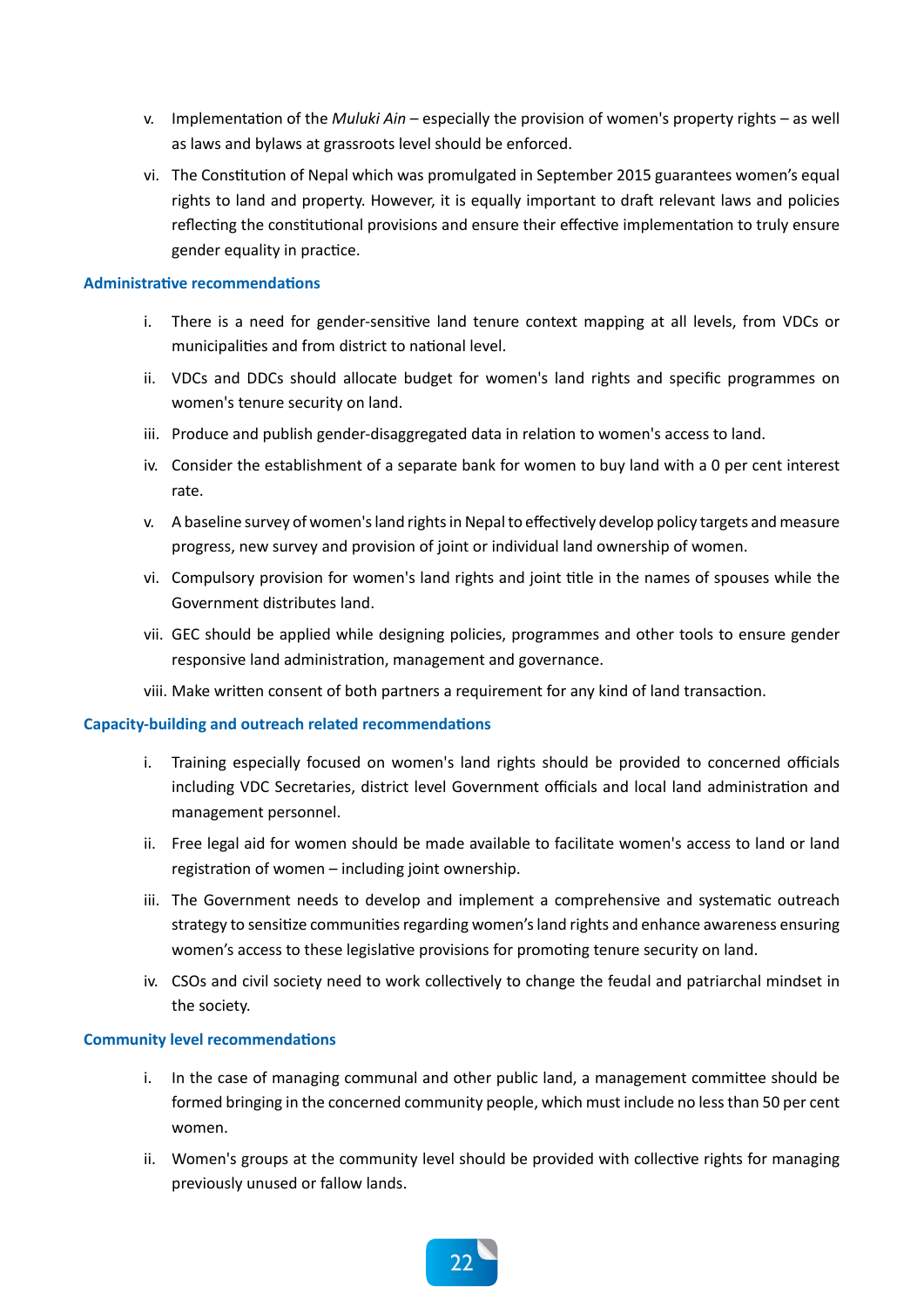## **REFERENCES**

Adhikari, J.

2008 *Land Reform in Nepal: Problems and Prospects*, NIDS and Action Aid, Kathmandu.

Agrawal, B.

2013 *Why Property Rights for Women Matter,* One World South Asia, available at: [http://southasia.oneworld.net/features/india-why-property-rights-for-women-matter#](southasia.oneworld.net/features/india-why-property-rights-for-women-matter#), last accessed on 6 November 2015.

Almaz, W.

2007 *Women's access to and control over land in the current land administration system in two rural Kebeles in Ada'a Woreda of Orima Region,* MSc Thesis (Gender Studies), Addis Ababa University, Addis Ababa, available at: [http://cgspace.cgiar.org/bitstream/handle/10568/618/Thesis\\_](cgspace.cgiar.org/bitstream/handle/10568/618/Thesis_AlmazWomen.pdf?sequence=1&isAllowed=y) [AlmazWomen.pdf?sequence=1&isAllowed=y](cgspace.cgiar.org/bitstream/handle/10568/618/Thesis_AlmazWomen.pdf?sequence=1&isAllowed=y), last accessed on 1 June 2016.

Bista, D.

2004 *People of Nepal*, Ratna Pustak Bhandar, Kathmandu.

Caplan, L.

2000 *Land and Social Change in East Nepal: A Study of Hindu Indigenous Relations*, Himal Books, Kathmandu.

Central Bureau of Statistics

2011 *National Population Housing Census 2011 (National Report), CBS, Kathmandu.*

Center of Studies for Peace and Development

2014 *Women's Access to Land and Property Rights in the Plural Justice System of Timor-Leste*, UN Women, available at: [http://asiapacific.unwomen.org/~/media/field%20office%20eseasia/%20](asiapacific.unwomen.org/~/media/field%20office%20eseasia/%20docs/publications/2015/01/cepad%20a2j%20research%20report_english_to%20print.pdf) [docs/publications/2015/01/cepad%20a2j%20research%20report\\_english\\_to%20print.pdf](asiapacific.unwomen.org/~/media/field%20office%20eseasia/%20docs/publications/2015/01/cepad%20a2j%20research%20report_english_to%20print.pdf), last accessed on 1 June 2016.

College of Development Studies

2013 *Impact of Joint Land Ownership and Land Entitlement to Women in Nepal*, Preliminary findings, available at: <www.ilcasia.files.wordpress.com/2014/02/impact-study-of-jlo-and-wle-cds-2.pdf>, last accessed on 10 May 2016.

Community Self Reliance Centre

2013 *Summary Report-Second National Conference of Women Farmers,* 3-5 March, 2013. *Women's Access to Land Booklet,* CSRC (Forthcoming).

Deuja, J. and P. Subedi

2014 *Access to and control over resources*, ActionAid Nepal and Stri Shakti, Kathmandu.

Dhaatri Resource Centre for Women and Children- Samata

2010 *An Advocacy Guide to Understanding Women's Access to Land Rights in South Asia*, available at: [www.dhaatri.org/dhaatri/publications/Advocacy%20Guide%20to%20Understanding%20](www.dhaatri.org/dhaatri/publications/Advocacy%20Guide%20to%20Understanding%20Land%20Rights%20of%20Women%20in%20South%20Asia.pdf) [Land%20Rights%20of%20Women%20in%20South%20Asia.pdf,](www.dhaatri.org/dhaatri/publications/Advocacy%20Guide%20to%20Understanding%20Land%20Rights%20of%20Women%20in%20South%20Asia.pdf) last accessed on 1 March 2016.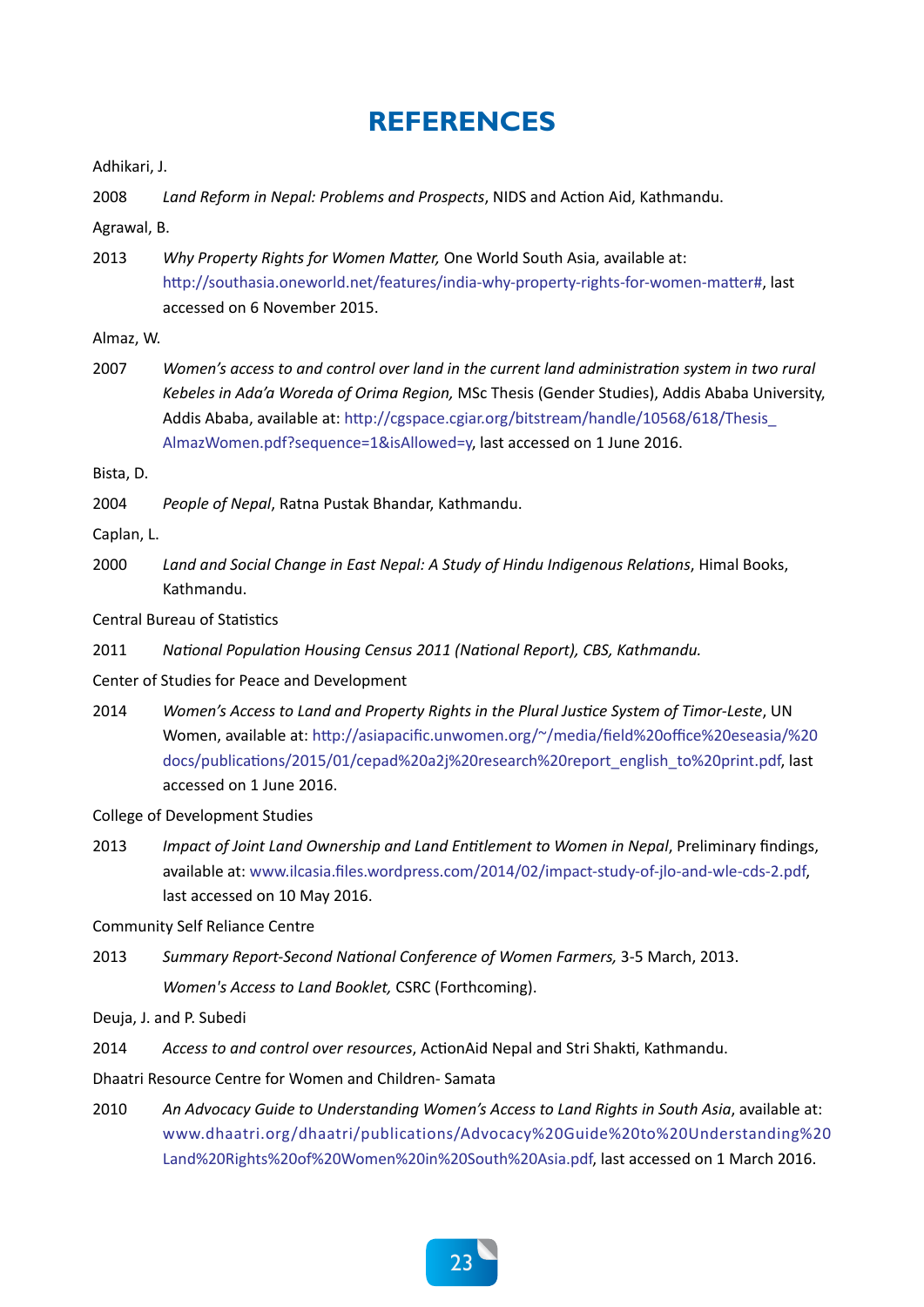#### Food and Agriculture Organization

2012 *The State of Food Insecurity in the World*, FAO, Rome, available at: <www.fao.org/docrep/016/i3027e/i3027e00.htm>, last accessed on 5 November 2015.

#### Global Land Tenure Network

2014 Introduction to Global Land Tenure Network, available at: <www.gltn.net/index.php/country-work/uganda>, last accessed on 5 March 2016.

#### Gomez, M. and D.H. Tran

2012 *Women's Land Property Rights and the Post 2015 Development Agenda*, available at: [www.](www.worldwewant2030.org/node/283484) [worldwewant2030.org/node/283484](www.worldwewant2030.org/node/283484), last accessed on 25 July 2016.

#### Government of Nepal

- 1963 *Muluki Ain, 2020 BS (Civil Code),* Government of Nepal, Kathmandu.
- 2002 *Eleventh Amendment of Muluki Ain (Civil Code)*, Nepal Kanun Kitab, Government of Nepal, Kathmandu.
- 2006 *Act to Amend Some Nepal Acts for Maintaining Gender Equality, 2063*, Government of Nepal, Kathmandu.
- 2015 *Constitution of Nepal (2072)*, Government of Nepal, Kathmandu.

#### Government of Timor-Leste

2013 *Special Regime for Determination of Ownership of Immovable Property* was passed by the Council of Ministers on July 9, 2013 but is yet to be debated or approved by the National Parliament.

Karki, S. and J. Basnet

2012 Women Land Rights and Inheritance: Country Position Paper (Unpublished).

Malla, P.S.

2001 Property Rights of Nepalese women, Nepal Democracy, available at: [www.nepaldemocracy.org/](www.nepaldemocracy.org/gender/property_rights.htm) [gender/property\\_rights.htm](www.nepaldemocracy.org/gender/property_rights.htm), last accessed on 25 February 2016.

Ministry of Finance

```
2015 Financial Bill 2015/16 (Arthik Bill 2072), Ministry of Finance, Government of Nepal, Kathmandu.
```
Nabacwa, M.S.

2001 *Policies and Practices towards Women's Empowerment: Policy Advocacy by Gender Focused NGOs and the Realities of Grassroots Women in Uganda (Draft),* Action Aid, available at: [www.actionaid.org.uk/sites/default/files/doc\\_lib/123\\_1\\_reality\\_grassroot\\_uganda.pdf](www.actionaid.org.uk/sites/default/files/doc_lib/123_1_reality_grassroot_uganda.pdf), last accessed on 2 June 2016.

OHCHR and UN Women

2013 Realizing Women Rights to Land and Other Productive Resources, OHCHR and UN Women, New York and Geneva, available at: [www.ohchr.org/documents/publications/](www.ohchr.org/documents/publications/realizingwomensrightstoland.pdf) [realizingwomensrightstoland.pdf,](www.ohchr.org/documents/publications/realizingwomensrightstoland.pdf) last accessed on 2 June 2016.

Oxfam

2012 Status of Women's Land Rights in Nepal, Briefing Paper and Study carried out by Landesa, India, unpublished paper.

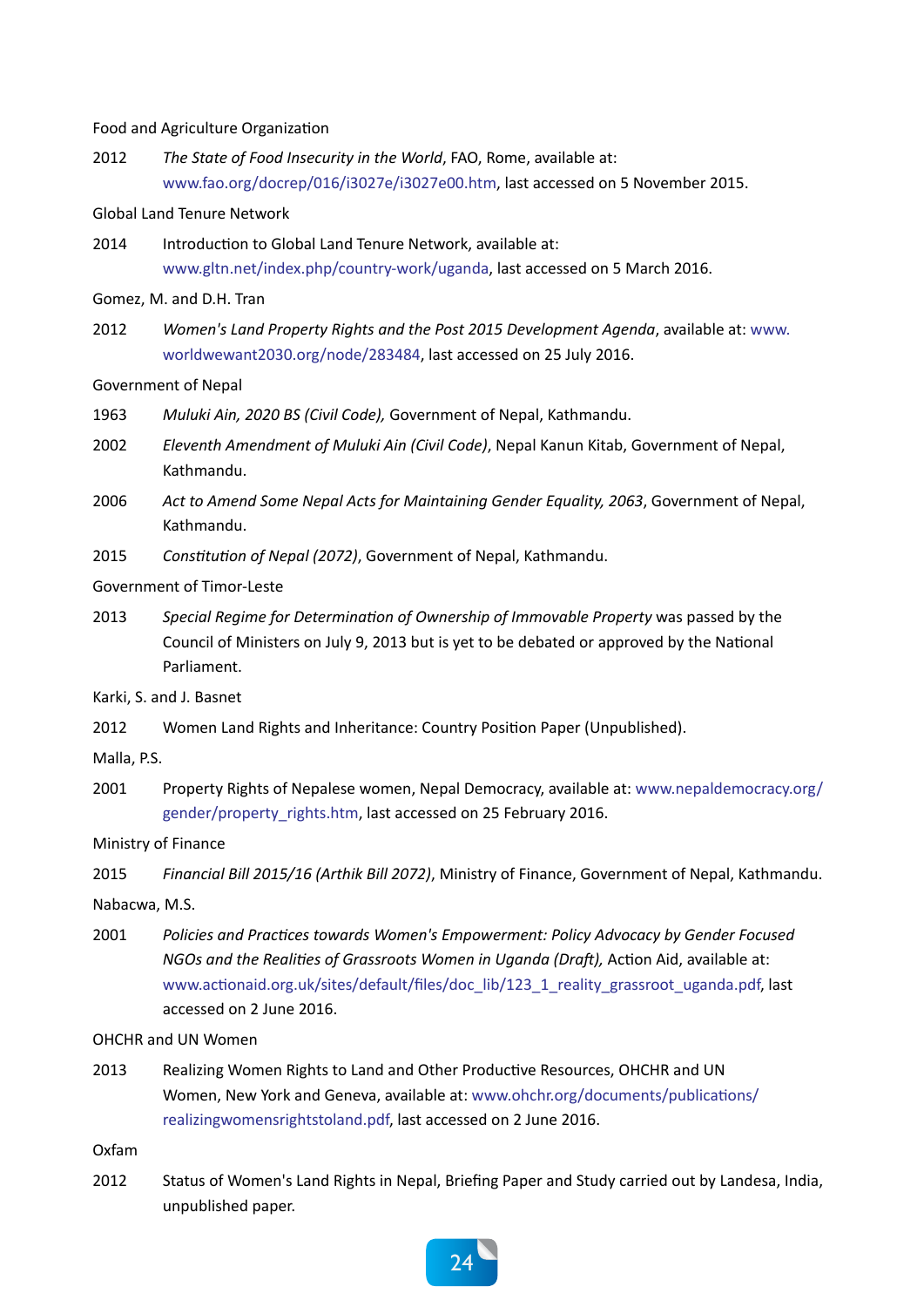#### United Nations

1995 Fourth World Conference on Women Beijing Declaration, available at: [www.un.org/](www.un.org/womenwatch/daw/beijing/platform/declar.htm) [womenwatch/daw/beijing/platform/declar.htm](www.un.org/womenwatch/daw/beijing/platform/declar.htm), last accessed on 12 February 2016.

#### United States Agency for International Development

- 2006 Study on Women and Property Rights: Project Best Practices, USAID, available at: [www.usaidlandtenure.net/sites/default/files/USAID\\_Land\\_Tenure\\_Study\\_on\\_Women\\_and\\_](www.usaidlandtenure.net/sites/default/files/USAID_Land_Tenure_Study_on_Women_and_Property_Rights_Best_Practices.pdf) [Property\\_Rights\\_Best\\_Practices.pdf,](www.usaidlandtenure.net/sites/default/files/USAID_Land_Tenure_Study_on_Women_and_Property_Rights_Best_Practices.pdf) last accessed on 2 June 2016.
- Wily, L.A., D. Chapagain and S. Sharma.
- 2009 Land Reforms in Nepal: Where is it coming from and where is it going, DFID Nepal, Kathmandu, available at: [www.landcoalition.org/sites/default/files/documents/resources/nepal\\_law\\_book.](www.landcoalition.org/sites/default/files/documents/resources/nepal_law_book.pdf) [pdf](www.landcoalition.org/sites/default/files/documents/resources/nepal_law_book.pdf), last accessed on 2 June 2016.

World Bank

2005 Gender Issues and Best Practices in Land Administration Projects: A Synthesis Report, available at: [http://siteresources.worldbank.org/INTARD/Resources/Gender\\_land\\_fulltxt.pdf](siteresources.worldbank.org/INTARD/Resources/Gender_land_fulltxt.pdf), last accessed on 8 November 2015.

Various International treaties, Instruments and Conventions.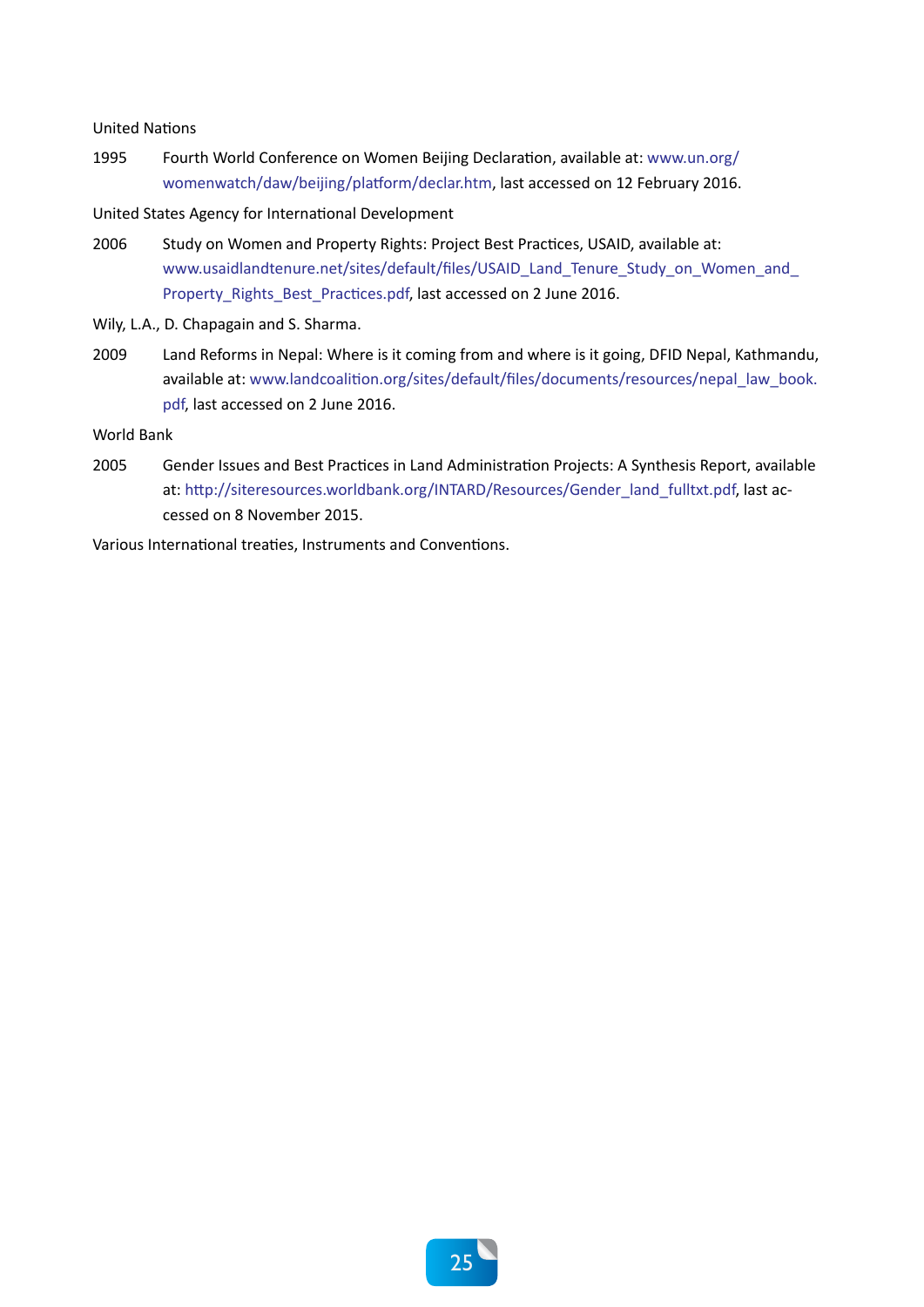## **ANNEX A NAME LIST OF FOCUS GROUP DISCUSSIONS AND INTERVIEWS**

**Chiang Mai Thailand (6–8 October 2015 - Plenary and Individual Interview – ILC Regional Workshop)** 

- 1. Mr Don Marquez / ANGOC, Philippines
- 2. Ms Marie Joy Q. Demaluan / CARRD, Philippines
- 3. Ms Ratnasari / RMI, Indonesia
- 4. Mr Pallab Chakma / KF, Bangladesh
- 5. Mr Fernando Bagyan / AIPP, Philippines
- 6. Ms Shanjida Khan Ripa / ALRD, Bangladesh

**Jakarta, Indonesia, 14–18 December 2015 (PEKKA, Scoping Study on Women Headed Households) - Focus Group Discussion and Informal Interview**

- 1. Ms Nani Zulmari, Executive Director of PEKKA, Indonesia, Jakarta
- 2. Ms Fitria Villa Sahara, Progrmme Operation Manager, PEKKA
- 3. Ms Eileen Alma, Team Leader Women Leadership, COADY International Institute
- 4. Dr Valerie Miller, Women Activist and researcher, USA
- 5. Ms Sitti Zamraini Alauthi, Field Facilitator, PEKKA, Indonesia
- 6. Ms Riadul Wardiyal, Field Facilitator, PEKKA, Indonesia

#### **15 December 2015, Location: Village Office, Discussion with Village Leaders**

- 1. I Wayan Putu Oca Village Secretary
- 2. Hazi Sobirin, Non formal leader
- 3. Nuriah Head of hamlet
- 4. Mulyadi Head of hamlet
- 5. Mardrawasin Assist of village head

**CSRC and NLRF Policy level Discussion (Plenary and individual interview, October and November 2015)**

- 1. Ms Nahendra Khadka
- 2. Ms Sudha Khadka
- 3. Mr Uddhav Adhikari
- 4. Mr Jhalak Subedi
- 5. Ms Yamuna Ghale
- 6. Mr Prakash Kaphle
- 7. Mr Lyam Bahadur Darji
- 8. Mr Som Prasad Bhanadri
- 9. Mr Jagat Deuja
- 10. Ms Kalpana Karki
- 11. Mr Shyam Bk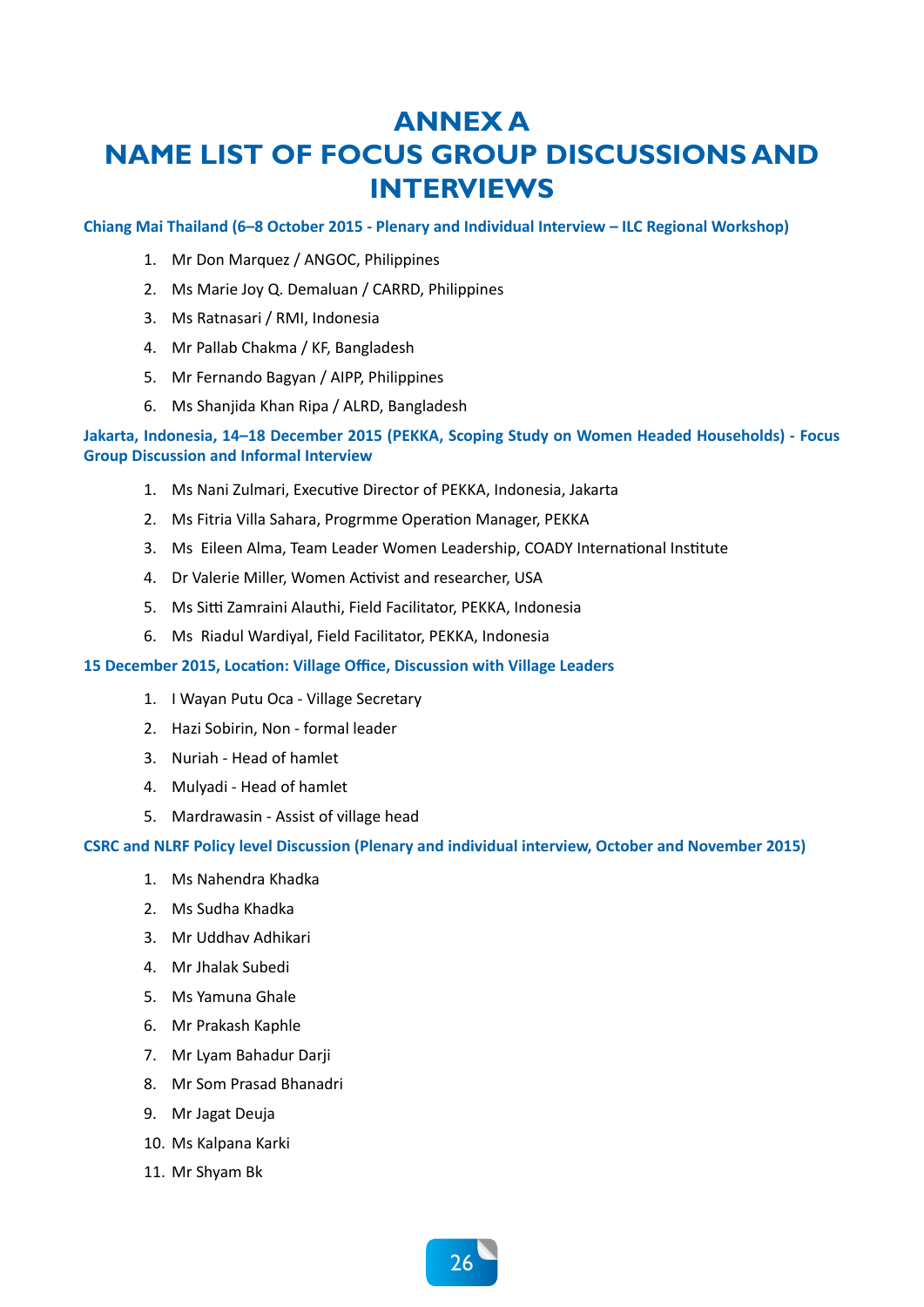#### **Policy level (Parliament and political leaders - Plenary discussion and informal discussion)**

- 1. Mr Kashi Nath Adhikari
- 2. Mr Hari Rokka
- 3. Mr Bhanu Sigdel
- 4. Mr Balram Baskot
- 5. Mr Sitaram Tamang

#### **Government Officials (Informal Discussion and Interview, October and November 2016)**

- 1. Mr Krishna Raj BC, Joint Secretary, Survey Department, Ministry of Land Reform and Management
- 2. Mr Gopal Giri, Under Secretary Ministry of Land Reform and Management
- 3. Mr Janak Kumar Joshi, Under Secretary, Ministry of Land Reform and Management